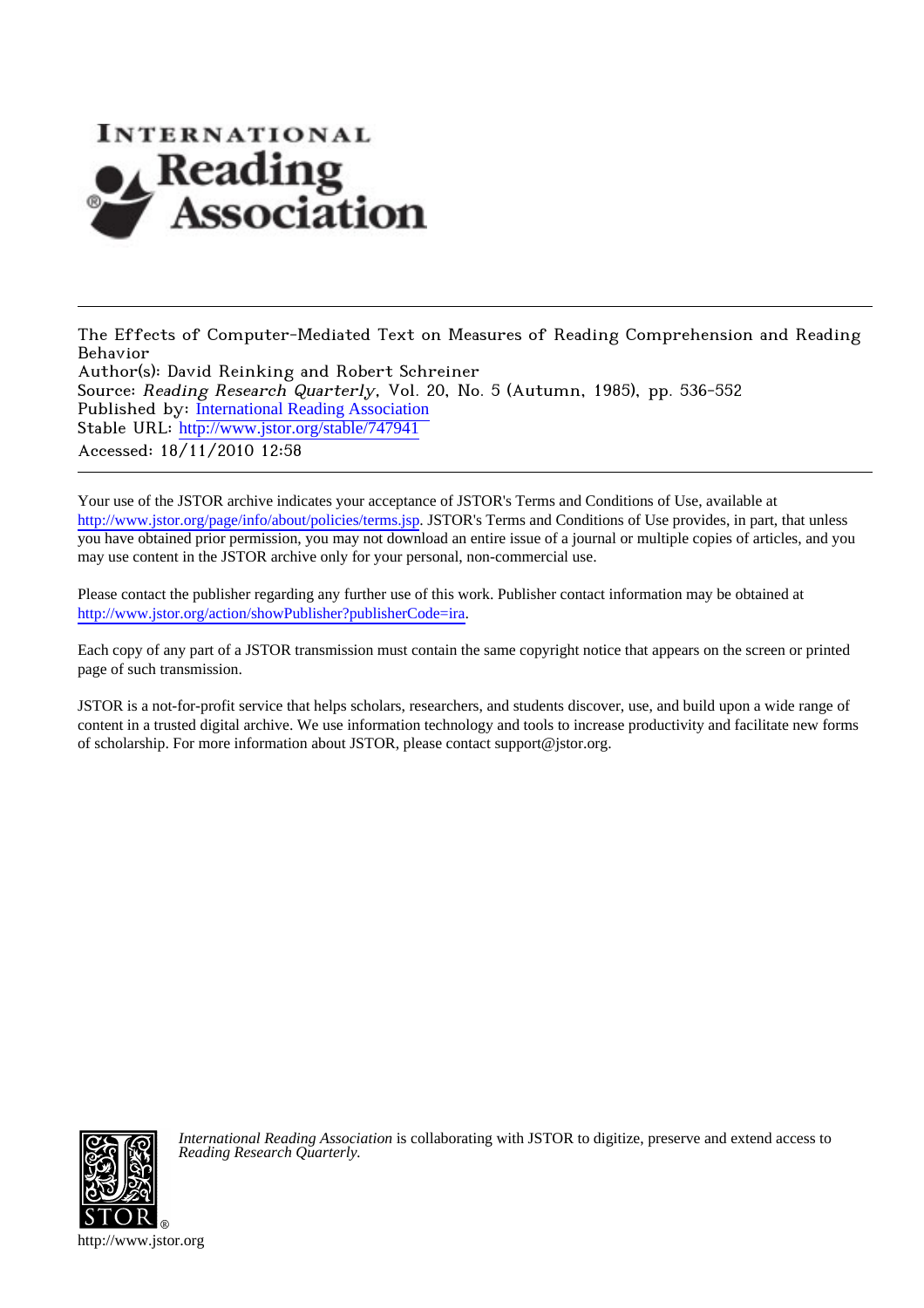# **The effects of computer-mediated text on measures of reading comprehension and reading behavior\***

**DAVID REINKING Rutgers University ROBERT SCHREINER University of Minnesota** 

**THIS STUDY investigated a theoretical connection between computer technology and current understandings of reading comprehension. Current models of reading emphasize that reading comprehension is an active cognitive process requiring the reader to interact with text-based information and to monitor comprehension in a quest for meaning. The options for interacting with text displayed on the printed page are limited by conventional print and the reader's internal strategies. Hypothetically, computer technology might influence these processes by manipulating text in ways not available or feasible on printed pages. To explore this possibility, intermediate-grade good and poor readers read short expository passages in four experimental conditions which varied as to the medium of presentation (the printed page or the computer), the availability of computer-mediated textual manipulations, and whether the computer or the reader controlled these manipulations. A three-way analysis of variance on passage comprehension scores revealed main effects for reading ability and treatment as well as a significant Passage Difficulty x Treatment interaction. Results indicated that computermediated text can influence reading comprehension and that comprehension was most consistently increased when manipulations of the text were under computer control.** 

# **Les effets de textes étudiés par l'intermédiaire d'ordinateurs sur les mesures** de compréhension de lecture et d'attitude de lecture

**CETTE ETUDE a examine un lien theorique entre la technologie d'ordinateurs et les ententes**  courantes de compréhension de lecture. Des modèles courants de lecture soulignent le fait **que la comprehension de lecture est un proc6d6 cognitif actif qui exige du lecteur qu'il**  réagisse à partir de l'information tirée du texte et qu'il contrôle la compréhension dans un **objectif significatif. Les options concernant l'interaction avec le texte arrang6 sur la page imprimee sont limit6es par la matibre imprim6e conventionnelle et les strat6gies particulieres au lecteur. De maniere hypoth6tique, la technologie des ordinateurs pourrait influencer ces proc6d6s en manipulant le texte de faqons non disponible ou realisable sur des pages imprim6es. Afin d'explorer cette possibilit6, des lecteurs bons et m6diocres de cours interm6 diaires ont lu de courts passages narratifs selon quatre conditions exp6rimentales qui**  variaient d'après le moyen de présentation (page imprimée ou ordinateur), la disponibilité des **manipulations textuelles par interm6diaire d'ordinateurs, et selon que l'ordinateur ou le lecteur contr6lait ces manipulations. Une analyse a trois voies des variantes des r6sultats de**  compréhension de passages a révélé de principaux effets pour la capacité de lecture et le **traitement aussi bien qu'une interaction de traitement de difficult6 de passages significative.**  Les résultats ont indiqué que le texte étudié par l'intermédiaire d'ordinateurs peut influencer la compréhension de lecture et celle-ci augmentait considérablement lorsque les manipula**tions de texte 6taient sous le contr6le d'ordinateurs.** 

**<sup>&</sup>quot;\* The dissertation upon which this article is based was among the 10 finalists in IRA's Outstanding Dissertation Award 1983-84 competition. A paper based on the dissertation was presented at the 1985 IRA Annual Convention in New Orleans.**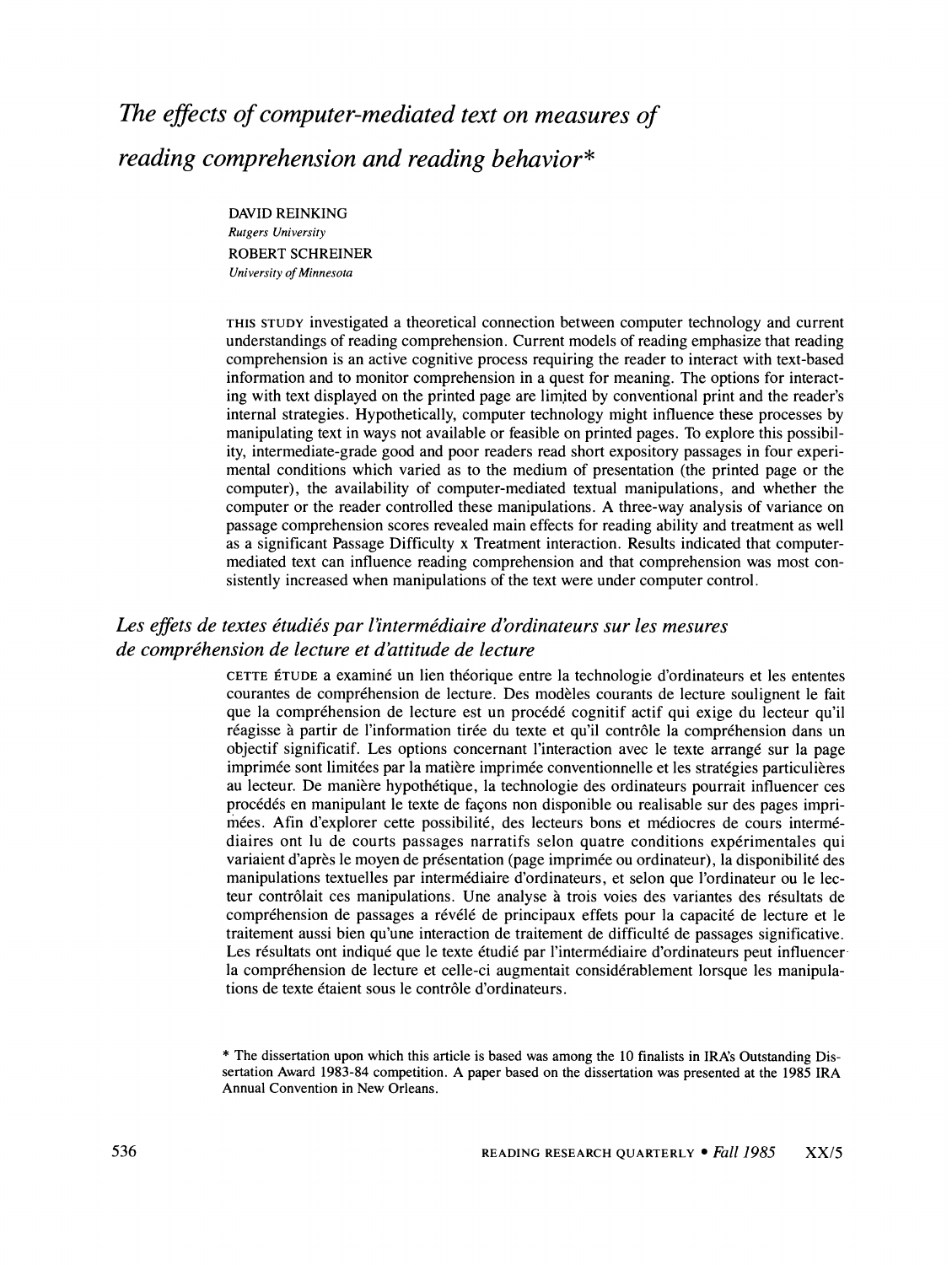# **Los efectos de textos intercedidos por computadoras en medidas de comprensi6n de lectura y de conducta lectora**

**ESTE ESTUDIO investig6 una conecci6n te6rica entre tecnologia de computadoras y conocimientos actuales en comprensi6n de lectura. Los modelos de lectura actuales enfatizan que la**  comprensión de lectura es un proceso cognoscitivo dinámico que requiere que el lector interaccione con la información del texto y ejerza control de su propia comprensión en la bús**queda del significado. Las opciones para interaccionar con un texto presentado en una pigina impresa estain limitados por la imprenta convencional y por las estrategias internas del lector. Hipot6ticamente la tecnologia de computadoras puede ejercer influencias sobre estos proce**sos mediante la manipulación de textos en maneras no disponibles o factibles en páginas **impresas. Para explorar esta posibilidad lectores de buen y de bajo aprovechamiento en lectura de grados intermedios leyeron pasajes expositivos cortos en cuatro condiciones experi**mentales que variaron en cuanto al medio de presentación (página impresa o computadora), **la disponibilidad de manipulaciones del texto intercedidos por la computadora, y si la compu**tadora o el lector controló estas manipulaciones. Análisis de varianza en tres direcciones en los puntajes de comprensión de los pasajes revelaron efectos principales para habilidad lectora y tratamiento al igual que una interacción significativa entre dificultad del pasaje y el **tratamiento. Los resultados indicaron que textos intercedidos por computadoras pueden in**fluenciar la comprensión de lectura y que la comprensión aumentó más consistentemente **cuando las manipulaciones del texto estuvieron bajo el control de la computadora.** 

**As an alternative medium for presenting text the computer encompasses a unique set of technological attributes. These attributes may combine in a unique fashion to influence cognitive processing during reading. Although in some ways the presentation of text mediated by a computer is currently more restricted than traditional print (e.g., the amount of text which can be displayed at one time on a computer screen is currently more limited than on the printed page), a number of previously unavailable manipulations are attainable. Employing a computer program to control the presentation of text (computer-mediated text), therefore, may influence reading comprehension. The intent of the present study was to select a set of manipulations which have potential for more actively engaging young readers in processing expository text by externalizing certain variables presumed to influence comprehension.** 

**Text manipulations have included advance organizers (Ausubel, 1963), inserted questions (Rothkopf, 1966), pictures (Samuels, 1970), and adjacent-to-text glosses (Otto, 1980). Research on how these manipulations might increase learning from text has provided mixed results (see reviews by Anderson & Biddle, 1975; Barnes & Clawson, 1975; Hartley & Da-** **vies, 1976; Otto, 1980; Schallert, 1980). Apparently the complex interactions among readers, texts, and reading environments decrease the probability of enhancing comprehension via these, manipulations (Tierney & Cunningham, 1984). This difficulty is exacerbated when one considers the relatively static nature of text mediated by the printed page. Textual manipulations which have arisen from the technological attributes of the printed page do not permit adaptation to individual readers nor do they insure that readers will choose to use these adjunct aids efficiently in their reading and study (Reinking, 1985). Inserted questions, for example, have been shown to have a deleterious effect on the recall of information not addressed in the questions (Anderson & Biddle, 1975; Hartley & Davies, 1976).** 

**The technological attributes of the computer may permit a more interactive flow of information between the reader and the text. In this study the computer was used to mediate text in an individualized fashion and to monitor and assist an individual reader experiencing comprehension difficulty. It was hypothesized that using the computer to provide such contingencies would facilitate reading comprehension. Further, it was hypothesized that providing op-**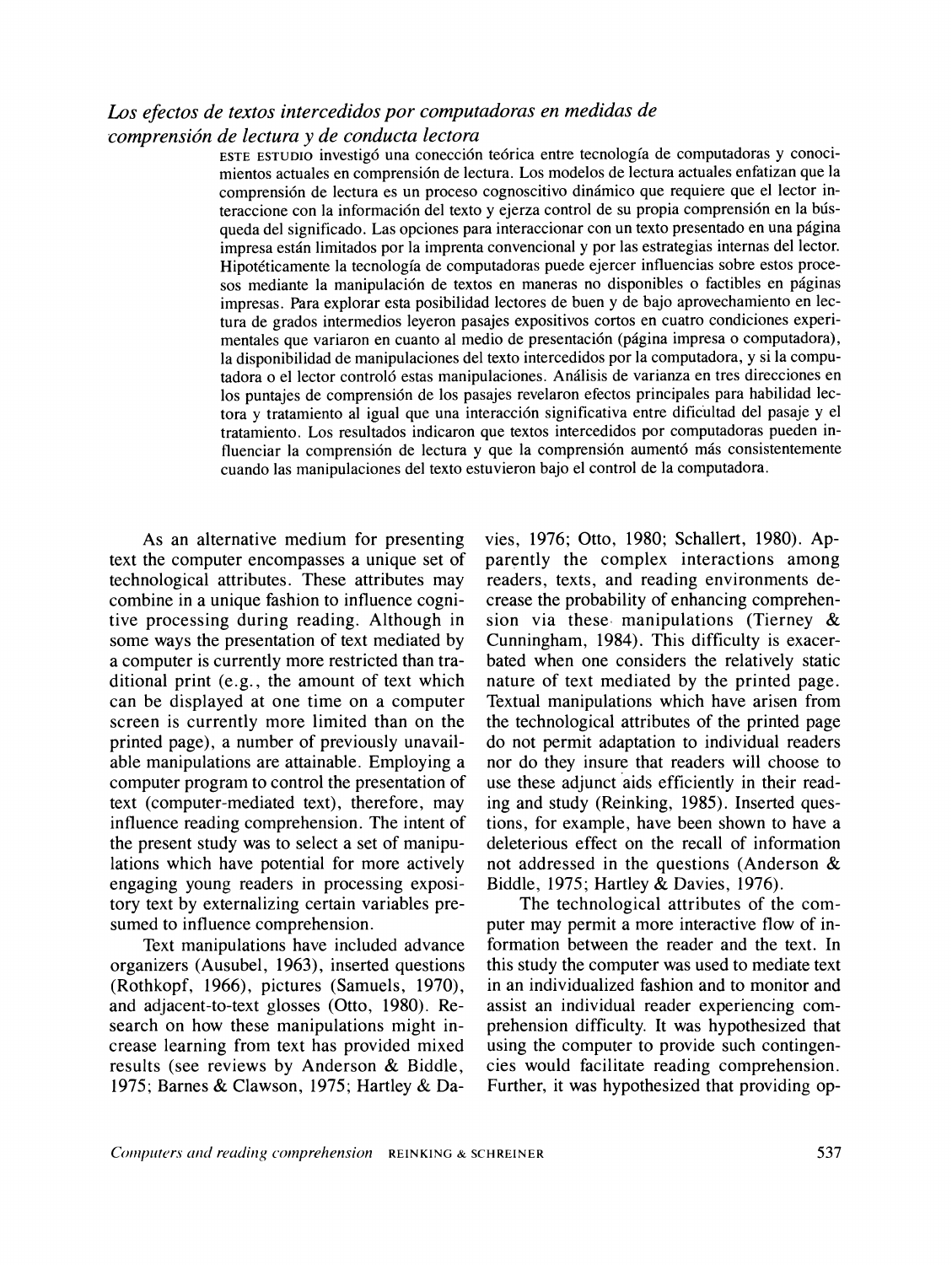**tions for intermediate-grade readers to interact overtly with the text would encourage more active processing of the text.** 

**The latter hypothesis is derived from research findings which suggest that younger and poorer readers do not actively monitor or spontaneously apply strategies to enhance their own comprehension (Brown, Campione, & Barclay, 1979; Flavell, Speer, Green, & August, 1981; Garner, 1980; Harris, Kruithof, Terwogt, & Visser, 1981; Markman, 1977; Owings, Peterson, Bransford, Morris, & Stein, 1980; Paris & Meyers, 1981). Although metacognitive strategies are employed less often by younger and poorer readers, these readers do employ the same range of reading strategies as more proficient readers (Olshavsky, 1977). Research also suggests that these readers require minimal prompts to stimulate appropriate metacognitive activity (Bos & Filip, 1982; Wong, 1979). Because it can alter the normal contingencies of independent reading and study, the computer might be used to stimulate more metacognitive activity among these readers and therefore affect comprehension.** 

**Several studies involving high school and adult readers have demonstrated that using the computer to mediate expository text can affect comprehension. Anderson et al. (1974), for example, used a computer to regulate the independent reading of college students in economics classes. Students whose comprehension was monitored by the computer scored significantly higher on final exams than did students who read and studied on their own. L'Allier (1980) used a computer program which automatically lowered the readability estimates of expository text and revised passage structure on the basis of reading time and responses to comprehension probes. The comprehension of low-ability high school readers under this condition was equal to high-ability readers reading text which was not adapted. Using the computer to mediate readeractivated glosses, Blohm (1982) found that college students recalled more idea units than did students reading text on the computer without glosses. McConkie (1983) has reported positive results in using a computer program which provides a pronunciation of unfamiliar words when**  **they are touched on the computer screen. Nonliterate adults using this program were able to read and understand material above their estimated instructional reading level. The present study was conducted to extend these findings to intermediate-grade good and poor readers reading expository text under various conditions of textual mediation.** 

**The technological attributes of the computer permit nearly limitless variations in the textual manipulations which can be brought under the control of a computer program. In selecting how the computer will be used to mediate text, therefore, theoretical guidance is necessary (Wilkinson, 1983). In the present study, criteria consistent with current understandings of the reading process guided the development of the computer programs which mediated the text to the reader. Of primary importance was the selection of computer-mediated textual manipulations which would allow the reader to interact overtly with the text in a search for meaning.** 

**Presumably, the difficulty in externalizing interactions between the learner and text-based information is a factor which makes learning from written text often more difficult than learning from a teacher. Spiro (1980) and Schallert and Kleiman (1979), for example, have argued that teachers can more readily tailor a message to specific needs, activate relevant background knowledge, focus attention on what is important, and monitor comprehension by checking for understanding. Rubin (1980) has also offered a taxonomy of differences between oral and written language which suggests that a reader must ascertain meaning on the basis of fewer tangible referents. The computer was employed in this study to allow intermediate-grade readers to interact overtly with written text in ways which are normally available only during oral communication.** 

**Listeners free to interact with a presenter of expository information may request several categories of information to address comprehension difficulty. Some examples include requests for the definition of key vocabulary, a paraphrase, or less technical version of the content, supplemental background information or illus-**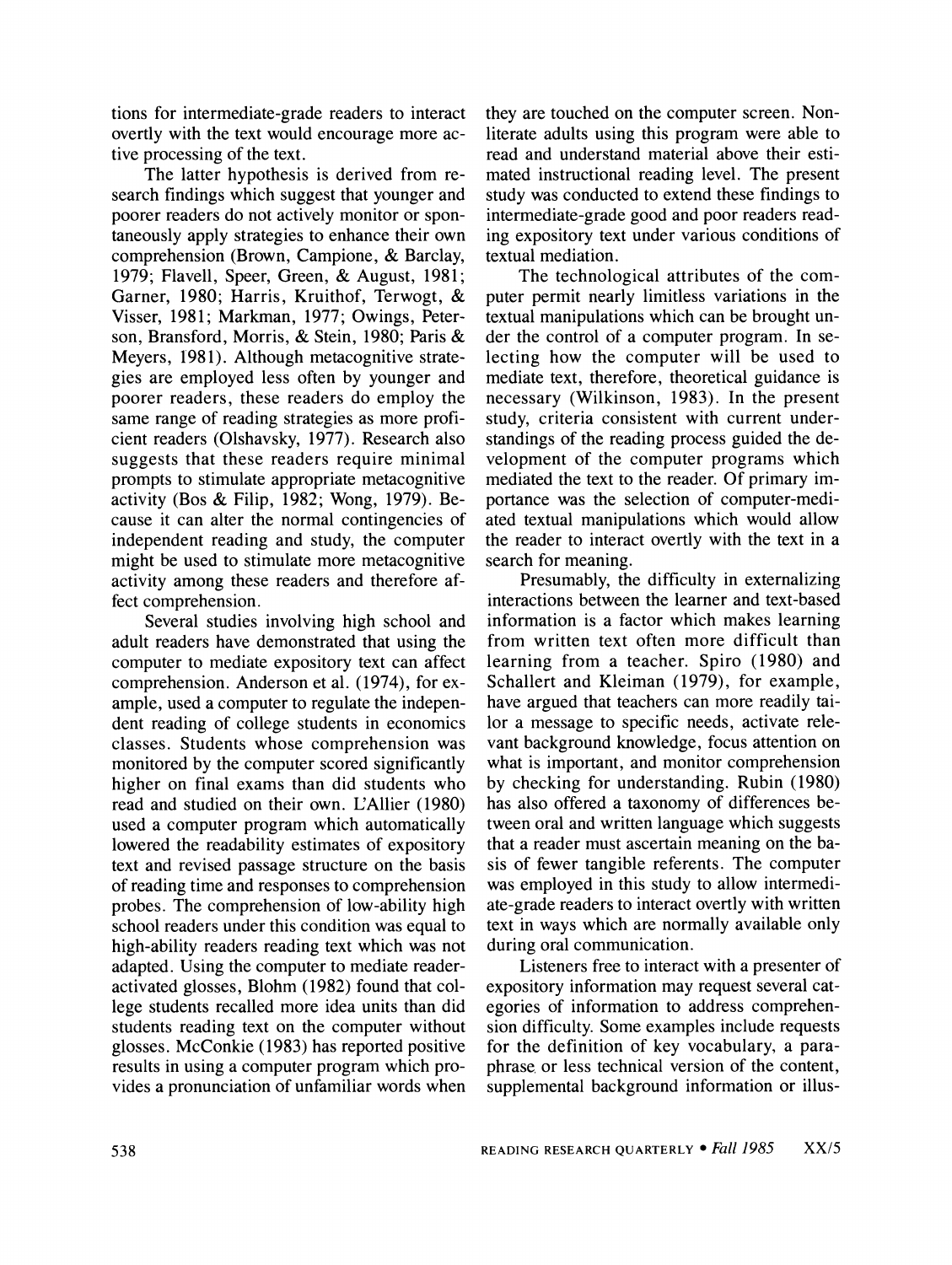**trations, and some representation of the content's structure which separates the main ideas and the supporting details.** 

**Each of these requests has a counterpart when considering the comprehension of written text. Each is also a recognized factor in reading comprehension research. For example, the relationship between vocabulary knowledge, comprehension, and text difficulty is well established if not well understood (cf. Anderson & Freebody, 1981; Coleman, 1971). The simplification of text and its effects on comprehension have been studied in relation to traditional readability formulas (Klare, 1984) and more recently in terms of coherence (Beck, McKeown, Omanson, & Pople, 1984). The effects of a reader's background knowledge on comprehension have also been the subject of theoretical speculation and experimental research (Rumelhart, 1981). Finally, the formulation of a gist has been studied in relation to passage structure and the integration of information units into hierarchical representations (Filmore, 1968; Grimes, 1975; Kintsch & van Dijk, 1978; Meyer, 1975).** 

**The computer was used in the present study, therefore, to mediate text relative to these four categories of comprehension factors. Subjects either requested or were provided with (a) definitions of key vocabulary; (b) a simpler, less technical version of the text; (c) supplemental background information; and (d) passage structure in the form of the main idea for each paragraph. The inclusion of these options in the computer-mediated text permitted readers to interact overtly with the text in a manner not eas**ily replicated with conventional **technology (Reinking, 1985).** 

**Using the computer to mediate text also permits the examination of reading and study factors not readily addressed when a reader is confronted with conventional printed materials. First, the control of textual manipulations can reside in the computer program or with the reader. During independent reading of printed pages, the reader is almost entirely in control of what portion of a text is attended to and processed. The effects of using computer-mediated text to regulate a reader's access to the textual**  **display or to the availability of textual manipulations is unknown. The research concerning learner control of instructional content in general is also inconclusive (cf. Carrier, 1984; Steinberg, 1977; Tennyson, 1980). The present study permitted an examination of this control factor during reading and study in that treatments represented a continuum from reader control to program control.** 

**Secondly, allowing a reader to choose specific textual manipulations mediated by a computer permits a recording of that reader's reading and study behavior. One of the vexing problems of metacognitive research has been the difficulty in finding valid and reliable processing measures (Belmont & Butterfield, 1977; Brown, 1980). Introspective or retrospective reports (e.g., Olshavsky, 1978) may not always be valid (Brown, Smiley, & Lawton, 1977) and may also interfere with normal reading processes. Although reliable, measurement of observable behavior during reading and study (e.g., Kavale & Schreiner, 1979; Robinson, 1965) often permits competing explanations of underlying processes. Computermediated text permits readers to select manipulations of text which they deem useful in enhancing comprehension. By recording a reader's choices, data can be gathered which are both direct and concurrent to the reader's processing of text. One goal of this study was to explore the feasibility of using computer-mediated text to monitor the reading and study behavior of intermediate-grade readers reading and studying expository text.** 

**In summary, using the computer to mediate text may affect reading comprehension because the technological attributes of the computer enable unique manipulations of text. Comprehension may increase if the computer can be used to relieve the processing burden placed on the reader and/or stimulate more active processing on the part of the reader. Computer-mediated text also permits the regulation of how text is presented to the reader. Finally, recording readers' selections of textual manipulations mediated by the computer may provide a unique measure of reading and study behavior.**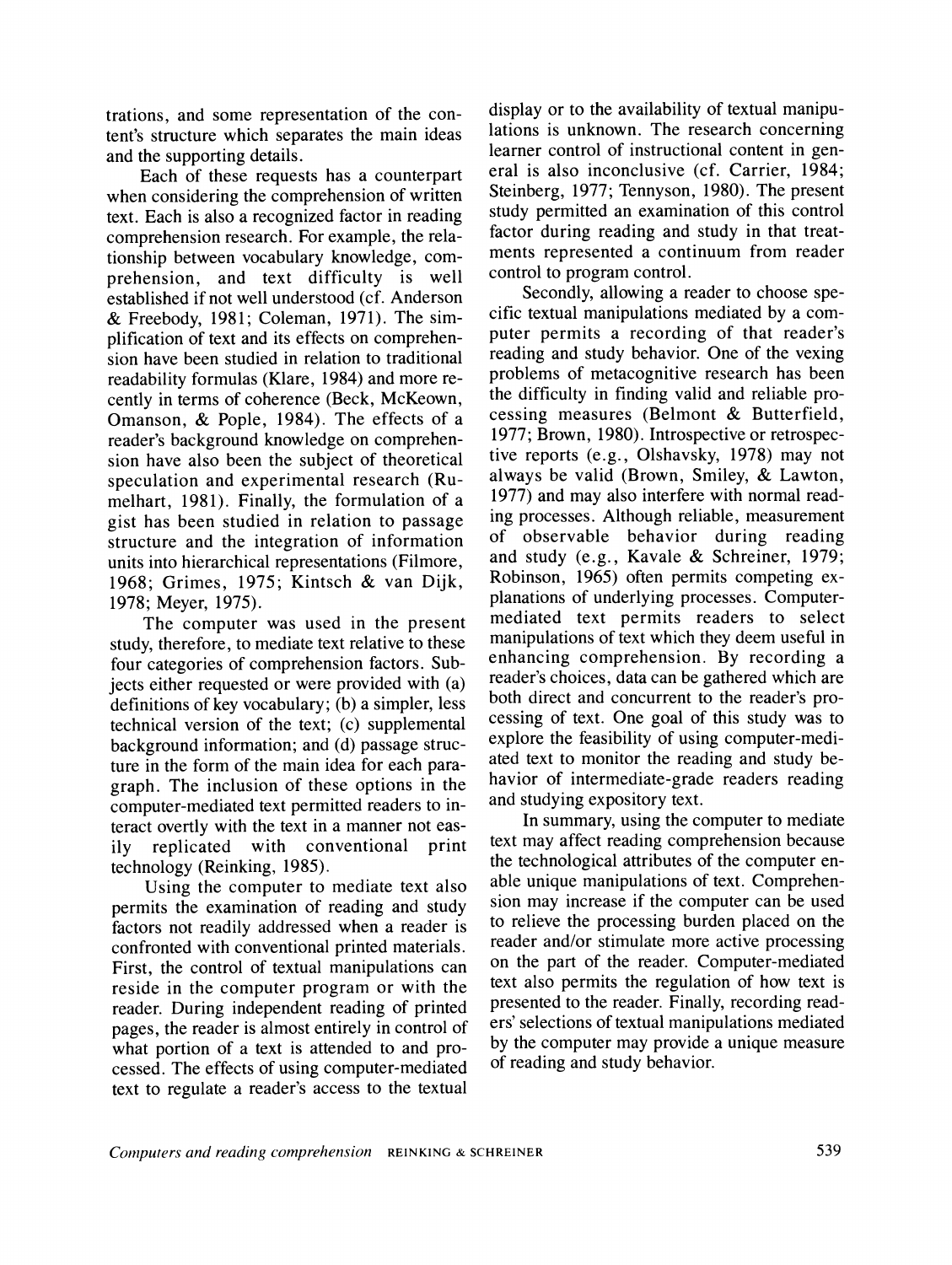**Based on the theoretical connection between the technological attributes of the computer and the comprehension of expository text, the following hypotheses guided the present study:** 

- **1. The comprehension of intermediategrade readers reading expository text will be affected by using a computer to mediate manipulations of the text.**
- **2. Comprehension of expository text will be affected by varying control of textual manipulations from the reader to the computer program.**

**In addition, the following research questions addressed the feasibility of using a computer to gather data on reading and study behavior:** 

- **1. Will intermediate-grade readers choose to select computer-mediated textual manipulations to enhance their comprehension?**
- **2. If intermediate-grade readers select textual manipulations mediated by the computer, which category of manipulations will they prefer?**

# **Method**

**Design** 

**The present investigation was designed to permit comparisons among three treatment groups reading expository text under varying conditions of textual manipulation mediated by a computer. A group reading the same text on printed pages was included to control for unanticipated effects due to reading text with a computer.** 

**The subjects, 104 fifth- and sixth-grade students, were blocked on the basis of reading ability and then assigned randomly to the four experimental conditions. In each condition subjects read six expository passages. Each passage was followed by six comprehension probes. A subject not correctly responding to at least four of the comprehension probes was encouraged to restudy the passage before again at-** **tempting to meet this criterion score. Three of the six passages were classified as low difficulty and three were classified as high difficulty on the basis of standard readability formulas. The control and three treatment conditions varied as follows:** 

- **1. Subjects read passages off line (on printed pages). No textual manipulations were available (off-line group).**
- **2. Subjects read passages on line (displayed by the computer). No textual manipulations were available (test-only group).**
- **3. Subjects read passages on line and were free to choose from among several textual manipulations which were deemed useful for enhancing comprehension of the passages (select-options group).**
- **4. Subjects read passages on line and then were required by the computer program to view all available manipulations before being allowed to continue (all-options group).**

**Dependent measures included performance on comprehension probes after each passage, number of trials to criterion, and postexperimental scores on a standardized test of reading comprehension. A three-way analysis of variance (ANOVA) was used to compare means in a 4 (Treatment) x 2 (Reading Ability) x 2 (Passage Difficulty) mixed factorial design where treatment and reading ability were the betweensubjects factors and passage difficulty the within-subjects factor. A chi-square was used to test for differences among the categories of manipulations selected by the select-options group.** 

## **Subjects**

**Subjects were drawn from an initial pool of 364 fifth- and sixth-grade students in an urban intermediate-grade school. Only a small percentage of these students had any regular opportunity to use the computers available at the school. Informal interviews with the subjects participating in this study confirmed that only a few had ever interacted with a computer prior to this study.**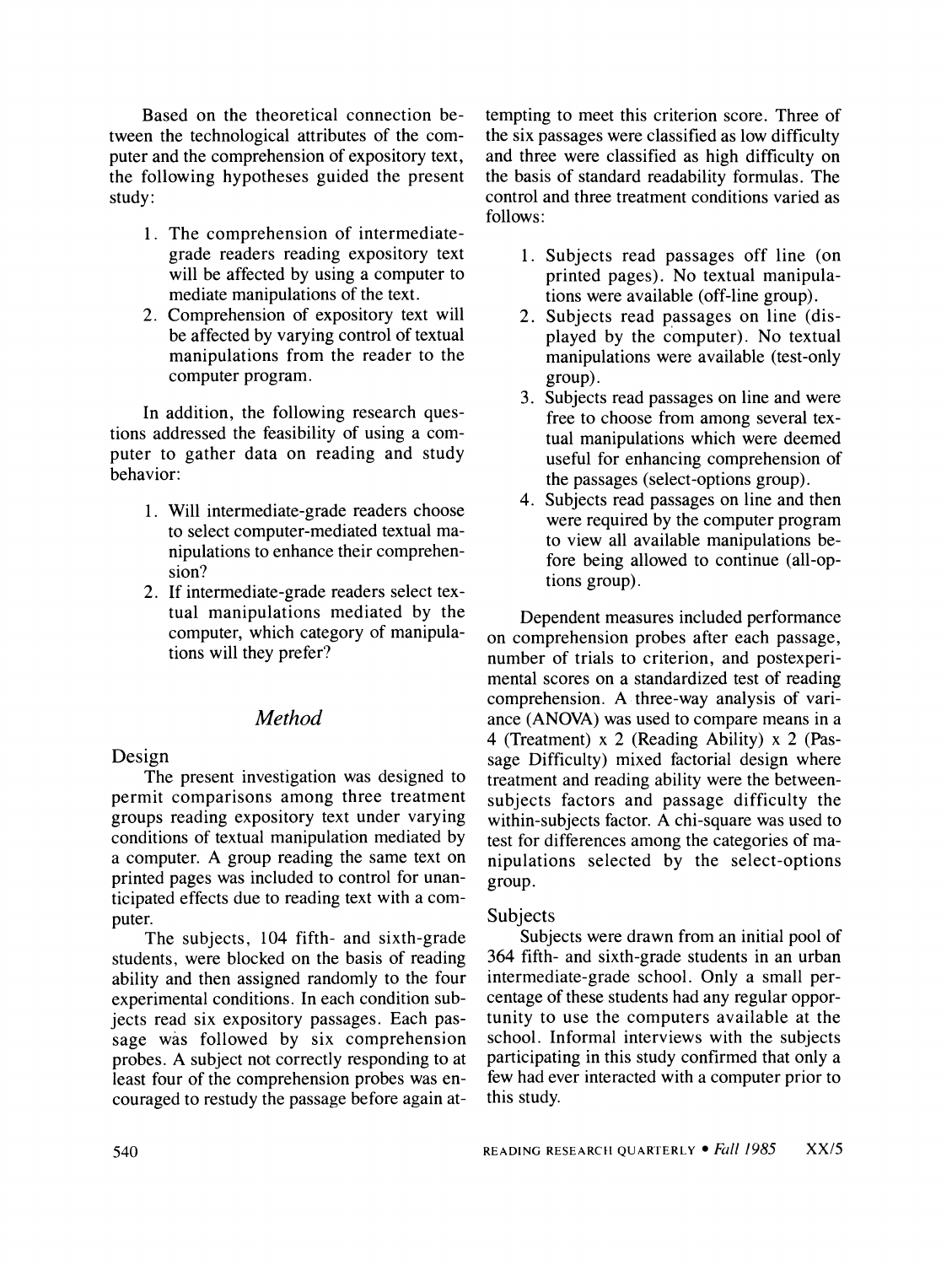**All students in the initial pool were administered the reading subtests (Vocabulary and Comprehension) of the Stanford Achievement Test, Intermediate Level II (Madden, Gardner, Rudman, Karlsen, & Merwin, 1973). For the purposes of this study, students who achieved a score greater than or equal to the 75th percen**tile  $(n = 81)$  were considered good readers. **Students who achieved a score greater than or equal to a 4.0 grade equivalent and less than or**  equal to the 50th percentile  $(n = 74)$  were con**sidered poor readers. Students scoring between**  the 50th and 75th percentile  $(n = 130)$  were not **used in order to heighten the contrast between good and poor readers. Students with a score**  below a 4.0 grade equivalent  $(n = 79)$  were not **used to reduce the possibility that decoding deficiencies might affect experimental outcomes. Ten good readers and 10 poor readers were randomly selected to pilot the materials and procedures. Fifty-two of the remaining good readers and 52 of the remaining poor readers were then assigned randomly to the four reading conditions.** 

# **Materials**

**Passages. The six experimental passages were adaptations of passages selected from the Science Research Associates (SRA) Reading Laboratory rate builders (Parker, 1963). SRA passages were chosen for the following reasons:** 

- **1. The passages were relatively short (140 to 180 words) but could be read in isolation as intact entities.**
- **2. The passages resembled the expository writing typical of elementary school texts.**
- **3. Content of the passages was judged to be unfamiliar to most intermediategrade students. Prior knowledge of the content was presumed, therefore, to be minimal.**
- **4. Passages had been classified by difficulty.**

**From the set of passages available in the SRA reading materials, three less difficult and three more difficult passages were selected.** 

**Less difficult passages discussed how hail is formed, the rotation of the planet Mercury, and the connection between the need for salt and the first trade routes. More difficult passages discussed the Great Salt Lake, the layers of a piece of film, and the value of pots and pans in early England. A computer program (TIES Readability Utility, Minnesota School Districts Data Processing Joint Board) was used to compute the mean readability of each passage on the basis of seven widely used readability formulas. The mean readability estimates for the less difficult passages were grade equivalent scores of 4.9, 6.2, and 4.7. The more difficult passages had mean estimates of 9.6, 9.0, and 11.2.** 

**A panel of four elementary school reading teachers aided in the selection of the content for the four textual manipulations to be offered by the computer. Each teacher completed a worksheet which asked for the following information about each passage.** 

- **1. What 5 to 10 vocabulary words from this passage would you suggest preteaching to intermediate-grade readers to help them better understand the passage?**
- **2. For each paragraph in the passage write a main idea that could be understood by an average intermediate-grade reader.**
- **3. What kind of background information would you teach to help a reader understand this passage?**
- **4. Rewrite the passage so that it could be more easily understood by an average third- or fourth-grade reader.**

**The computer was programmed to offer the definition of a word used in the original version of the passage if at least three out of four teachers on the panel had selected it. Main ideas, background information, and paraphrases were selected or constructed by the panel as a group after comparing their independently completed worksheets. Split decisions among the four teachers were decided by the experimenter.** 

**Paraphrases of written material may subtly alter the meaning of the original text (Hansell, 1976) or render readability analysis invalid**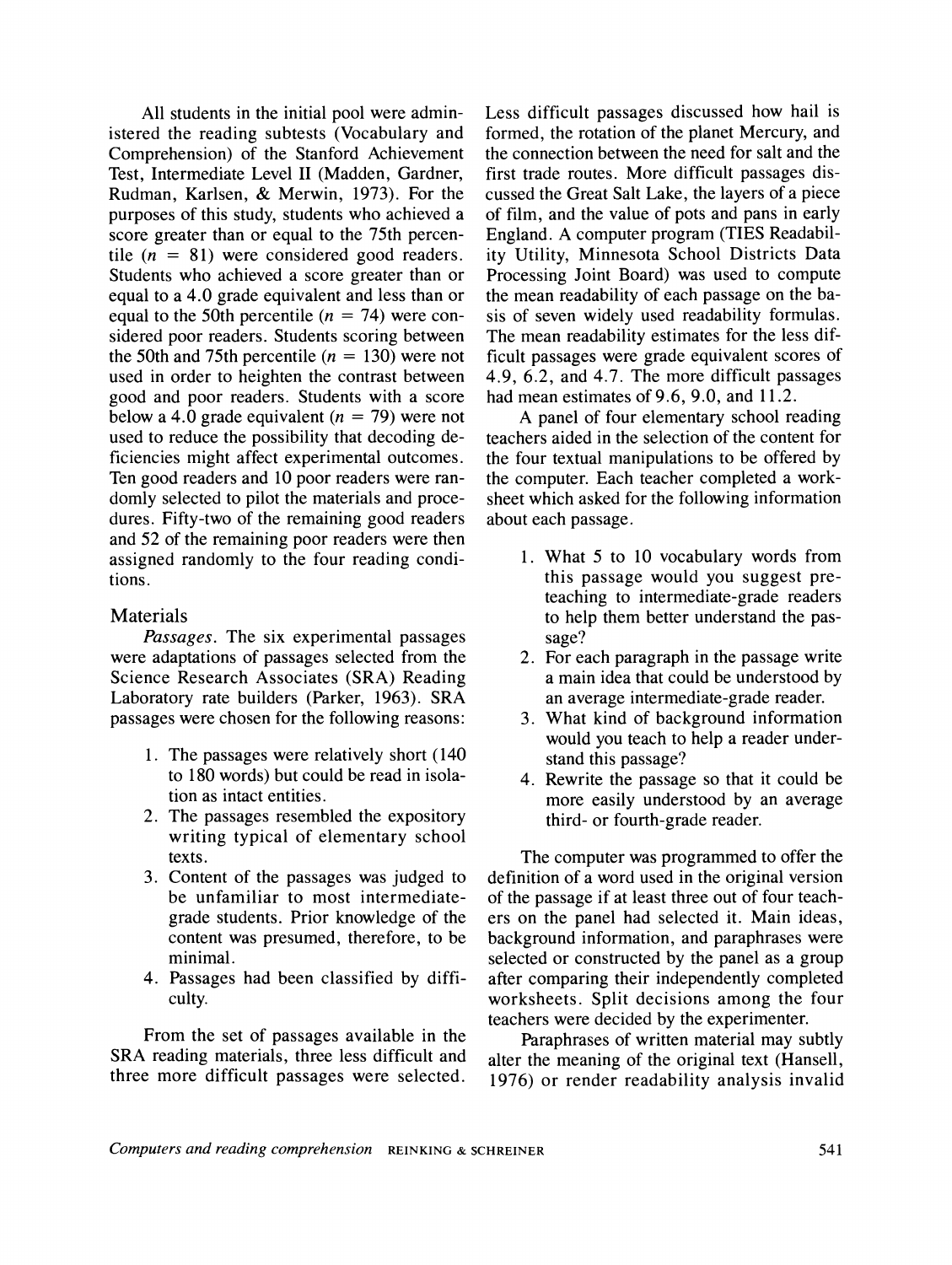**(Klare, 1984). Special care was taken, therefore, to ensure that the easier paraphrases of each passage did not significantly alter meaning while lowering readability estimates. Teacher panelists were asked to write easier versions, but to preserve the original meaning. No reference to lowering a readability estimate was**  made. In addition, a group  $(n = 16)$  of average **readers (standardized test scores between the 50th and 75th percentiles) read the revised version of each passage off line and responded to the comprehension probes which had been generated from the original version. A second group (n = 16) of average readers read the original versions and also responded to the probes. Unlike subjects in the experimental conditions, these readers were allowed to refer back to the text while responding to the comprehension probes. The means and standard deviations for the number of correct responses to the comprehension probes were computed for each group. The group reading the original versions had a mean of 27.6 and a standard deviation of 3.8. The group reading the revised versions had a mean of 28.3 and a standard deviation of 3.2. A t test for independent data revealed that this dif**ference was not statistically significant,  $t(15)$  =  $1.12, p > .05.$ 

**Finally, readability estimates were again computed for each of the revised versions. The mean readability estimates for the revised versions were lower than estimates for the original versions. Grade-level estimates for the low-difficulty revised versions were 4.3, 4.6, and 4.4 respectively. Similarly, the revised versions of the high-difficulty passages had reduced estimates of 4.6, 6.0, and 5.7 (see appendix for a high-difficulty passage and its revised version). These data support the contention that revised versions of the original passages were equivalent in meaning but less difficult to read than the original versions.** 

**Programs and apparatus. A computer program' was written for each passage which enabled a reader to select definitions of unfamiliar words, an easier paraphrase of the passage, background information, and the main ideas of each of the paragraphs in the passage. The specific content of these textual manipulations was** 

**derived from the work of the teacher panel. Each program enabled the reader to read the original passage, select from among the available textual manipulations, and respond to a set of comprehension probes. In addition, the program recorded the selections made by readers in the course of their reading and study. This program was used to permit subjects in one of the reading conditions (select options) to request help when they experienced comprehension difficulty. The original program for each passage was then adapted to create two alternative versions for the remaining on-line treatments. In one version no textual manipulations were available; readers were branched to the comprehension probes when they had finished reading and studying the passage (test only). The second version required the reader to view all of the textual manipulations at least once prior to attempting the comprehension probes (all options).** 

**Several Apple II plus (48K) microcomputers were employed to run the programs which dispensed on-line treatments. Each computer was interfaced with a standard disk drive and output was displayed on black and white video display monitors. Monitors were placed at eye level a comfortable distance from each subject who sat in front of the computer. Controls such as contrast, brightness, and focus were adjusted by the experimenter to a setting which made reading comfortable. Control knobs were then removed to prevent tampering. All text was double spaced and used a standard upper- and lowercase character set. The maximum amount of text displayed on the screen at one time was eleven 40-character lines which were limited to an area approximately 16 x 16 cm. Subjects used the standard Apple keyboard to interact with the computer-mediated text.** 

**Instruments. Dependent measures included performance on six comprehension probes after each passage and the Comprehension subtest of the Nelson Reading Skills Test, Level B (Hanna, Schell, & Schreiner, 1977) which was administered 1 week after completion of the experiment.** 

**Comprehension probes consisted of six multiple-choice items derived from the content**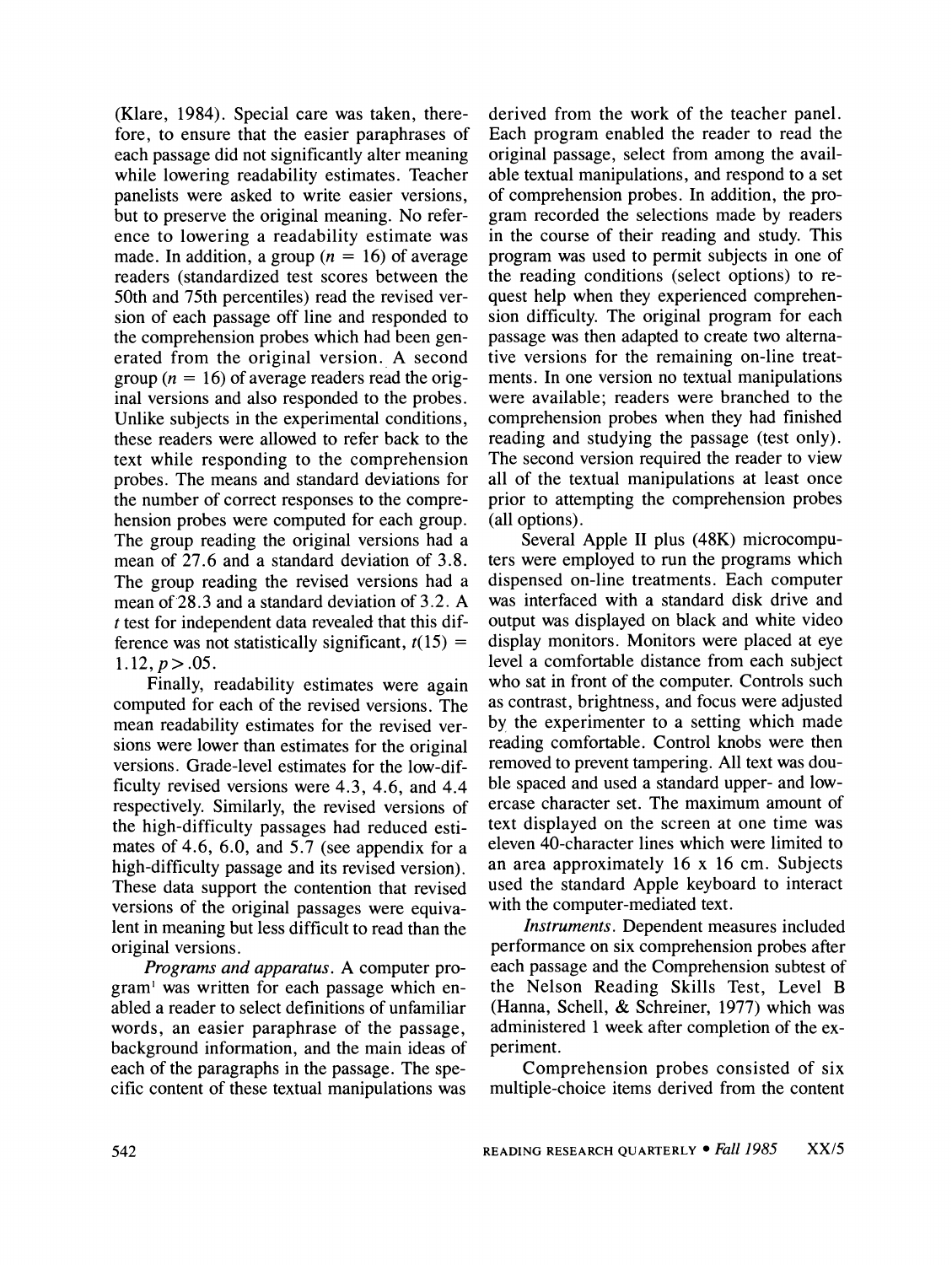**of each passage and written by the researcher. The 36 items (across six passages) were considered a measure of passage comprehension and were, therefore, constructed to maximize reliability and validity. All items were constructed following a standard format. Each item required knowledge of textually implicit information (Pearson & Johnson, 1972) for a correct response. Correct responses were paraphrases of the text found in the passages in order to test more validly for comprehension as opposed to literal recall of the text (Anderson, 1972). Distractors included information related to but not found in the text, a key word or phrase from the passage which had no relevance to the item, and a response which was false on the basis of information in the passage. (See appendix for sample item.)** 

**Originally 54 items were developed accord**ing to these criteria. A sample  $(n = 33)$  of aver**age fifth- and sixth-grade readers read the passages and answered all the questions from this item pool. Those items not having a point biserial correlation (responses scored correct or incorrect to total test score) of at least .25 and/ or having an item difficulty of .90 or greater were not used. Another sample (n = 30) of average fifth- and sixth-grade readers was selected to test remaining items for passage dependency (Tuinman, 1973). Subjects in this sample were asked to respond as best they could to the items without having read the passages. Any items answered correctly by one third or more of this sample were eliminated or revised. A split-half reliability estimate using the Spearman-Brown formula computed on the remaining 36 items completed by subjects in this experiment yielded a coefficient of .90.** 

## **Procedures**

**After subjects had been assigned to the four experimental groups, each group attended a separate training session led by the experimenter. Subjects were informed that they had been randomly selected to help the experimenter learn more about reading. In each training session subjects were familiarized with the operation of the computer and then completed a sample passage appropriate to their group.** 

**Subjects reported once a week to a work area containing several computers. Each subject was dismissed from his or her regularly scheduled classroom activities to complete two passages at one sitting in each of 3 consecutive weeks. All subjects working on the computers were monitored by the experimenter or a trained assistant. These observers kept students on task, insured that subjects did not observe other treatment conditions, and offered assistance when necessary. Little assistance or intervention was needed. Subjects in the off-line group reported weekly as a group to read two passages under conditions which were comparable to the test-only group. One week after the completion of the experimental treatments, subjects were administered the Comprehension subtest of the Nelson Reading Skills Test (Hanna et al., 1977).** 

**Although intervening conditions varied, all subjects initially read the passages and later responded to the comprehension items under similar conditions. All subjects were directed to read and study each passage until they felt ready to attempt the comprehension items. In each condition subjects were required to respond to six comprehension items after having an opportunity to read and study the passage. In order to continue to the subsequent passage subjects were required to achieve a criterion score of at least four of six correct on the comprehension items. After failing to achieve a criterion score on three attempts, a subject could decide to continue to the next passage or to try again. The number of correct responses out of six was reported to subjects, but they were not informed which items had been answered incorrectly. All subjects read the six passages in a fixed order: two low-difficulty passages, two high-difficulty passages, one low-difficulty passage, and finally one high-difficulty passage.** 

**Treatment groups varied as follows: Subjects in the off-line condition read passages on printed pages until ready to attempt the comprehension items. At that time, the printed passage was returned to the experimenter or an assistant who in turn supplied the subject with six multiple-choice comprehension items. Upon completion of the six items, these were immediately**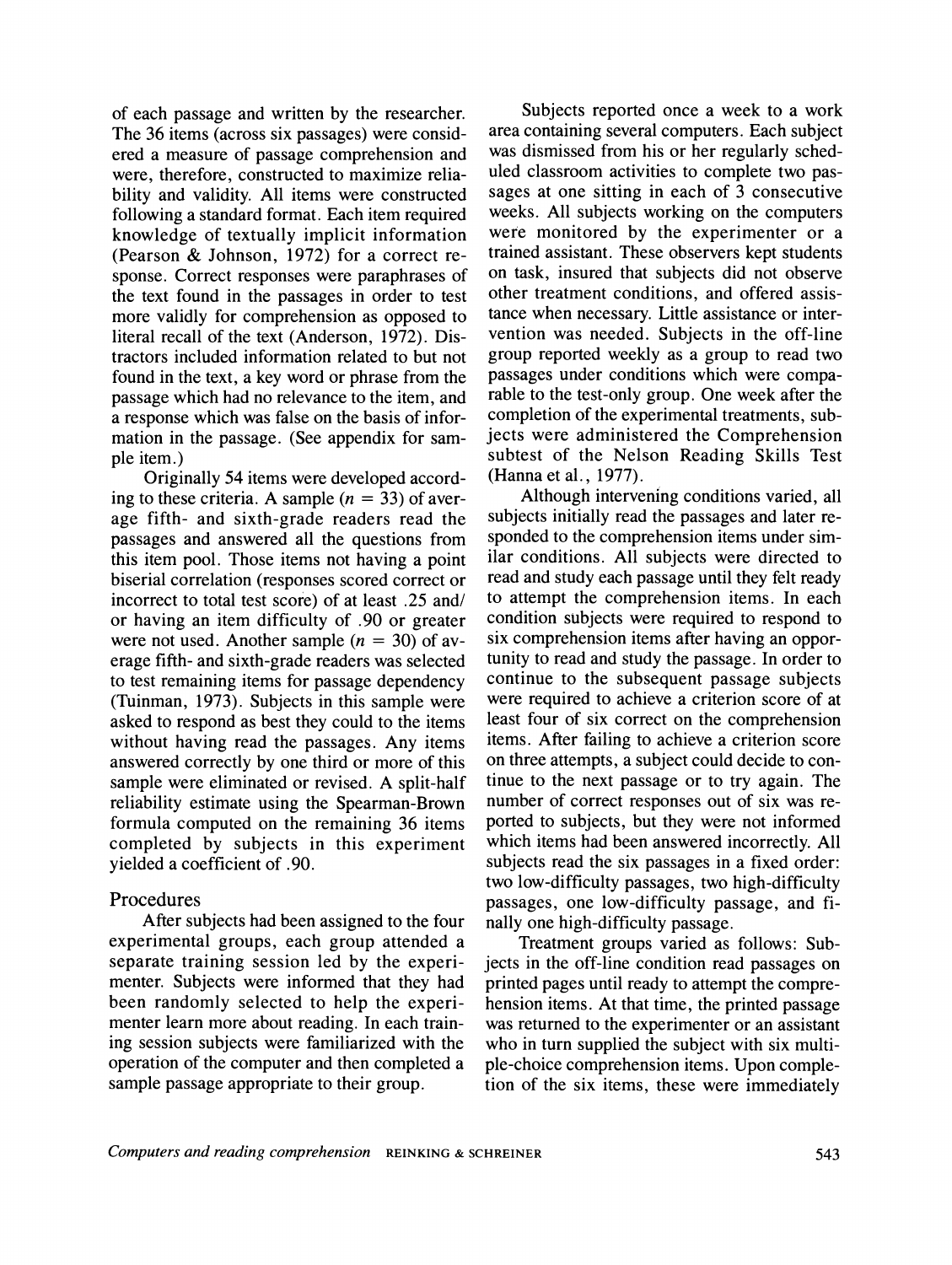**scored. If four or more of the items were answered correctly, the subject was given the next passage. If fewer than four were correct, the passage was returned to the subject who was encouraged to read and study it again, returning for the comprehension items when ready for another attempt. This procedure was repeated until the subject met the criterion or had attempted the comprehension items three times. At that time, the subject was permitted to continue to the next passage.** 

**Subjects in the test-only treatment were exposed to the same conditions as the off-line subjects except that the text, comprehension items, and reporting of scores were mediated by the computer.** 

**Subjects in the select-options treatment read the original version of each passage which was also mediated by the computer. After having read each passage, however, subjects responded to a question displayed by the computer which asked them to determine if they needed help in understanding the passage. If the response was "no," a subject was routed to the six comprehension items. If the response was**  "yes," the computer presented a screen which al**lowed the subject to select one of the four textual manipulations: definition of vocabulary, an easier version of the passage, background information, or the main ideas of the paragraphs in the passage. Subjects were free to select as many of these textual manipulations as they de-** **sired. At any time subjects could also request to see the passage again until they decided to attempt the comprehension items. Upon failure to reach the criterion score, subjects were again presented with these options.** 

**Subjects in the all-options treatment read the original version of each passage which was mediated by the computer. They were then required to view all of the available textual manip**ulations prior to attempting the comprehension **items. Each manipulation required a subject to view information presented in a series of computer screens. To ensure that this information could not be quickly bypassed, the computer displayed each screen for several seconds be**fore a subject could request the next screen. After viewing all the available textual viewing all the available textual **manipulations, subjects were permitted to review any of these manipulations and/or to again read the original passage. These options were again available when a subject failed to reach the criterion score.** 

# **Results**

**Passage Comprehension** 

**Subjects in each experimental condition responded to six comprehension items after each of the six experimental passages. A subject's number correct out of six items on his or her first attempt was summed across all six pas-**

| <b>Text Difficulty</b> | Treatment   |      |              |      |                   |      |                |      |  |
|------------------------|-------------|------|--------------|------|-------------------|------|----------------|------|--|
|                        | Off<br>line |      | Test<br>only |      | Select<br>options |      | All<br>options |      |  |
|                        | Low         | High | Low          | High | Low               | High | Low            | High |  |
| Good Readers           |             |      |              |      |                   |      |                |      |  |
| M                      | 13.7        | 12.1 | 10.3         | 11.2 | 10.6              | 12.2 | 13.9           | 14.8 |  |
| SD                     | 2.5         | 3.4  | 3.8          | 3.6  | 3.3               | 2.7  | 2.5            | 2.6  |  |
| Poor readers           |             |      |              |      |                   |      |                |      |  |
| M                      | 7.7         | 6.4  | 5.4          | 6.8  | 5.8               | 7.1  | 8.3            | 8.9  |  |
| SD                     | 2.8         | 2.3  | 2.1          | 2.4  | 3.0               | 3.4  | 3.0            | 2.8  |  |

**Table 1 Means and standard deviations for end-of-passage comprehension scores** 

*Note.* Maximum score = 18.  $n = 13$  for each cell.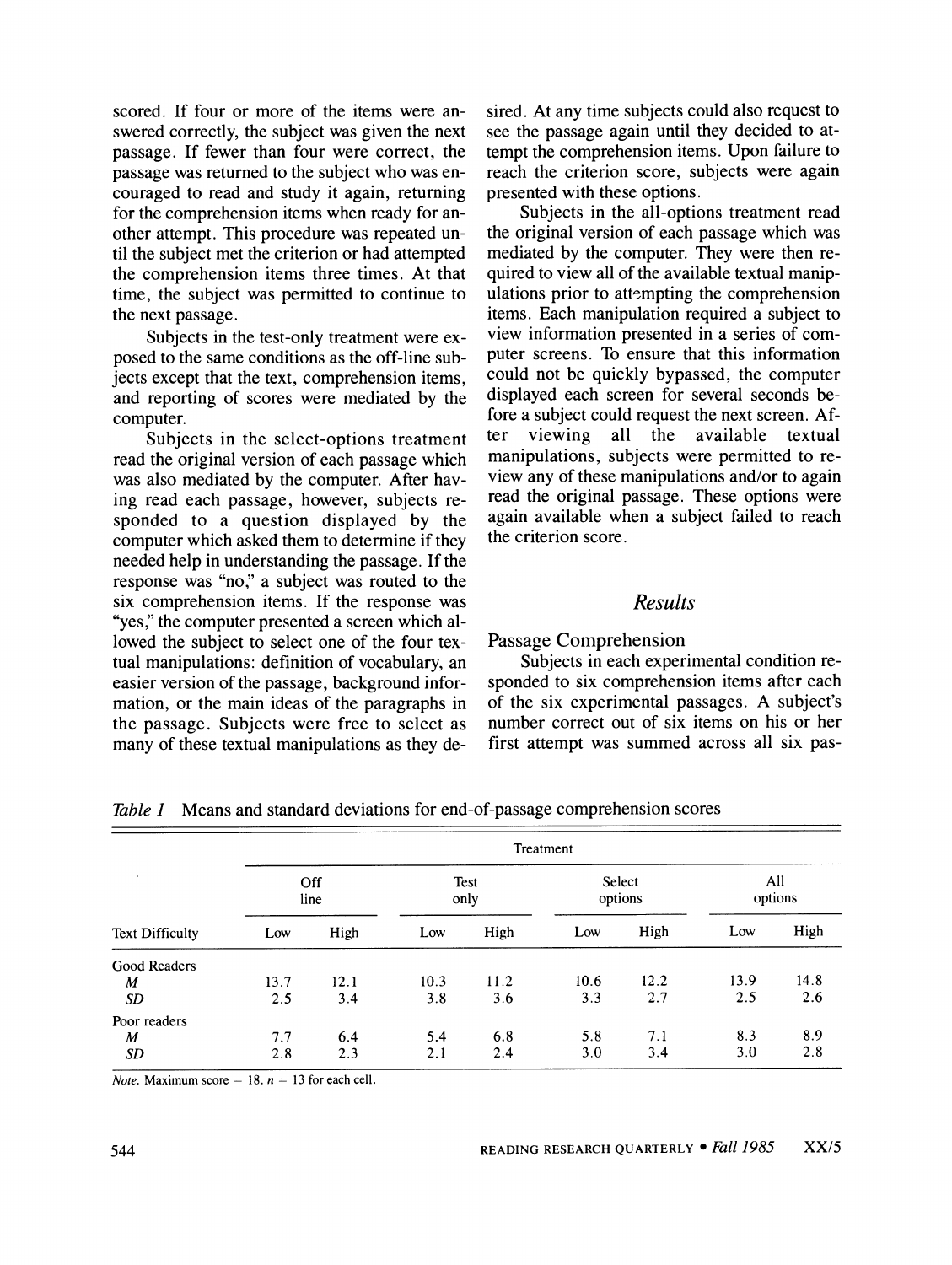**sages for a maximum score of 36 (18 for highdifficulty and 18 for low-difficulty passages). Means and standard deviations by experimental condition, reading ability, and passage difficulty are given in Table 1.** 

**A three-way (Treatment x Reading Ability x Passage Difficulty), mixed-factorial ANOVA was employed to test for differences between means for cumulative passage scores. Main effects for reading ability, F(3, 104) = 126.55, p**   $\leq$  .001, and treatment,  $F(3, 104) = 8.23$ ,  $p \leq$ **.001, were statistically significant, as was the effect for the treatment by passage difficulty in**teraction,  $F(3, 96) = 4.00, p < .01$ . Unex**pectedly, each of the on-line treatment groups scored higher on the more difficult passages while the off-line control group scored lower on more difficult passages, as would be expected. This interaction is presented in Figure 1. Newman-Keuls post hoc comparisons were made between means for experimental groups within difficulty levels. Pairwise comparisons for subjects reading high-difficulty passages indicated statistically significant differences between the**  all-options group  $(M = 11.9)$  and the select-options  $(M = 9.7)$ , test-only  $(M = 8.9)$ , and the **off-line (M = 9.1) groups. Similar comparisons for the low-difficulty passages revealed statistically significant differences between the off-line**  group ( $M = 10.7$ ) when compared to both the test-only  $(M = 7.8)$  and select-options  $(M = 1.8)$ **8.2) groups. The all-options group's mean score on low-difficulty passages (M = 11.1) was also statistically different from the test-only and select-options groups.** 

**Several explanations might account for the unanticipated interaction between treatment and passage difficulty. For example, passages identified as more difficult by readability formulas may have been less difficult due to factors not tapped by these formulas. Although this explanation fails to take into account the performance of the off-line group, it would explain the consistent pattern of the remaining on-line groups. To test this possibility a ratio was computed which compared for each subject in the selectoptions condition the number of requests for textual manipulations to the number of tests** 

## **Figure 1 Treatment by passage difficulty interaction on end-of-passage comprehension scores**



**taken. A ratio was computed to equalize the effects of those readers who requested many manipulations because they repeatedly failed to meet the criterion score and those readers who requested many manipulations independent of their performance on the comprehension items. A larger value would thus indicate a greater density of requests per passage.** 

**Presumably, if readers were sensitive to differences in passage difficulty, the density of requests for help from the computer would be higher on those passages which had been classified as more difficult. Means and standard deviations for these ratios by reading ability and passage difficulty are given in Table 2. A twoway, mixed-factorial ANOVA performed on these data revealed a significant main effect for passage difficulty,**  $F(1, 24) = 4.41$ **,**  $p < .05$ **. The observed difference between good and poor readers on request density was not statistically**  significant,  $F(1, 24) < 1.00$ . Both good and **poor readers free to request textual manipulations, therefore, chose to do so more often on the high-difficulty passages. These data suggest**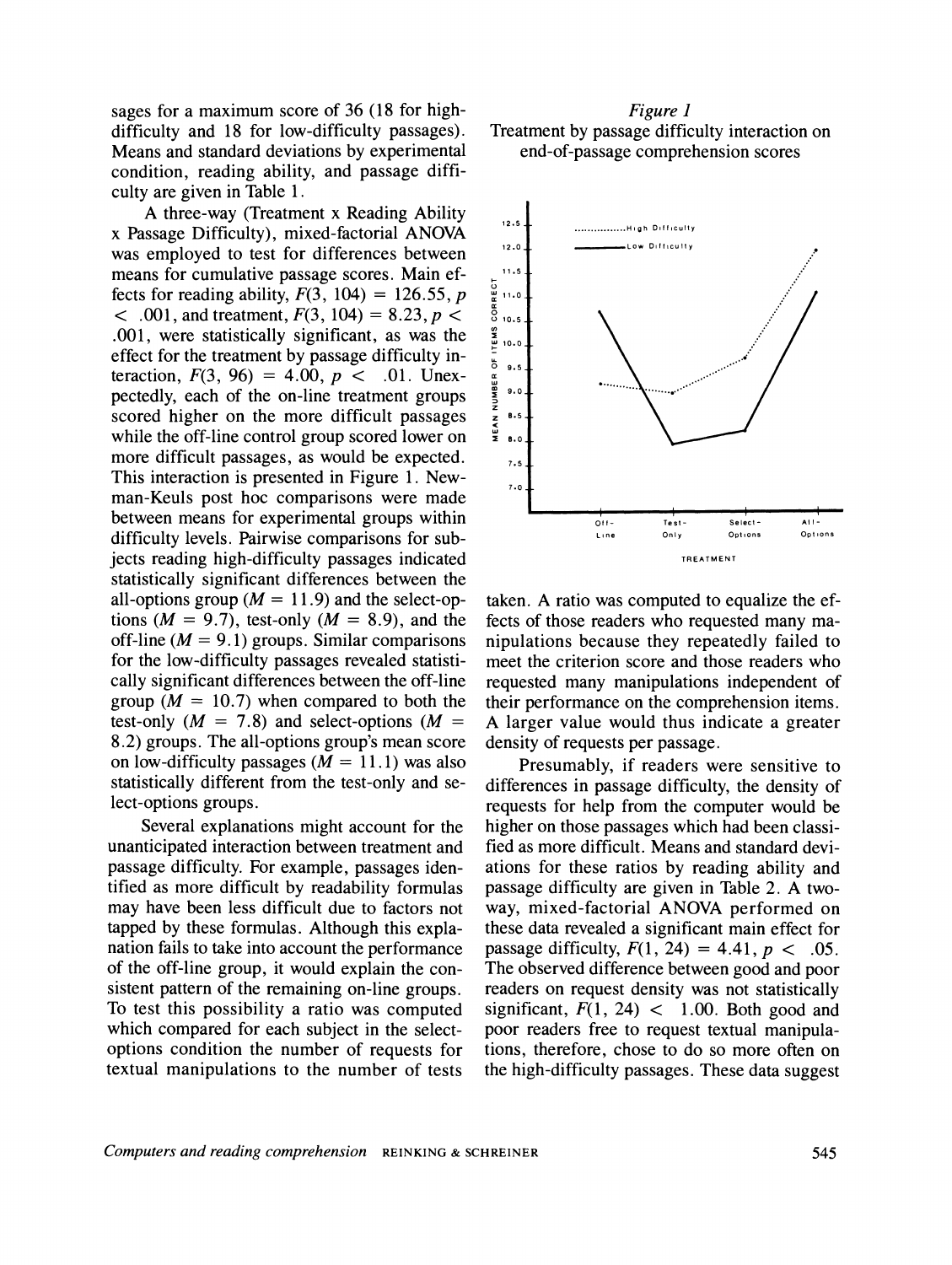| Passage<br>Difficulty | Reading Ability        |                 |  |  |
|-----------------------|------------------------|-----------------|--|--|
|                       | Good<br><b>Readers</b> | Poor<br>Readers |  |  |
| Low                   |                        |                 |  |  |
| M                     | 1.2                    | 1.1             |  |  |
| SD                    | 0.8                    | 0.6             |  |  |
| High                  |                        |                 |  |  |
| M                     | 1.6                    | 1.3             |  |  |
| SD                    | 1.2                    | 0.7             |  |  |

| <i>Table 2</i> Means and standard deviations for the |
|------------------------------------------------------|
| ratio of options selected to tests taken             |

*Note.*  $n = 13$  for each cell.

**that subjects reading the passages classified as more difficult found them to be of greater difficulty as indicated by the greater number of requests for assistance in comprehending these passages.** 

### **Postexperimental Comprehension**

**One week after the completion of the last experimental passage all subjects were administered the Comprehension subtest of the Nelson Reading Skills Test. Means and standard deviations by treatment and reading ability are provided in Table 3. A two-way, completely crossed ANOVA computed on this data revealed**  a significant main effect for ability,  $F(1, 96) =$ **118.70, p < .001, and a significant interaction**  between treatment and ability,  $F(3, 96) = 3.05$ ,  $p < .05$ .

**Newman-Keuls post hoc comparisons were made between means for experimental groups within ability levels. All pairwise comparisons for good readers were statistically nonsignificant, p > .05. The difference between poor**  readers in the off-line condition  $(M = 25.5)$  and the select-options condition  $(M = 18.5)$  was **statistically significant. This unexpected finding suggests that the comprehension of poor readers using the computer to select the given textual manipulations may be negatively affected by this condition, at least when compared to readers reading text off line.** 

## **Manipulations Selected**

**To determine the extent to which subjects in the select-options condition selected textual manipulations and which, if any, of the manipulations were preferred, the computer recorded the number of requests for each manipulation. The results were tabulated and are displayed in Table 4. Good readers requested a mean of 2.3 manipulations per passage, and poor readers selected a mean of 3.2 manipulations per passage. Comparing good and poor readers on the ratio of manipulations selected to tests taken (Table 2) reveals, however, that the greater number of selections made by poor readers can be attributed to the greater number of attempts needed to achieve a criterion score. Thus, poor readers had more opportunities to consider the selection of textual manipulations.** 

| Reading<br>Ability | Treatment   |              |                   |                |  |  |  |  |
|--------------------|-------------|--------------|-------------------|----------------|--|--|--|--|
|                    | Off<br>line | Test<br>only | Select<br>options | All<br>options |  |  |  |  |
| Good Readers       |             |              |                   |                |  |  |  |  |
| M                  | 32.1        | 32.1         | 33.5              | 33.9           |  |  |  |  |
| SD                 | 3.1         | 3.6          | 2.5               | 3.1            |  |  |  |  |
| Poor Readers       |             |              |                   |                |  |  |  |  |
| M                  | 25.5        | 19.7         | 18.5              | 23.4           |  |  |  |  |
| SD                 | 5.6         | 7.5          | 7.7               | 5.8            |  |  |  |  |

**Table 3 Means and standard deviations for Comprehension subtest: Nelson Reading Skills Test** 

*Note.* Maximum score =  $38. n = 13$  for each cell.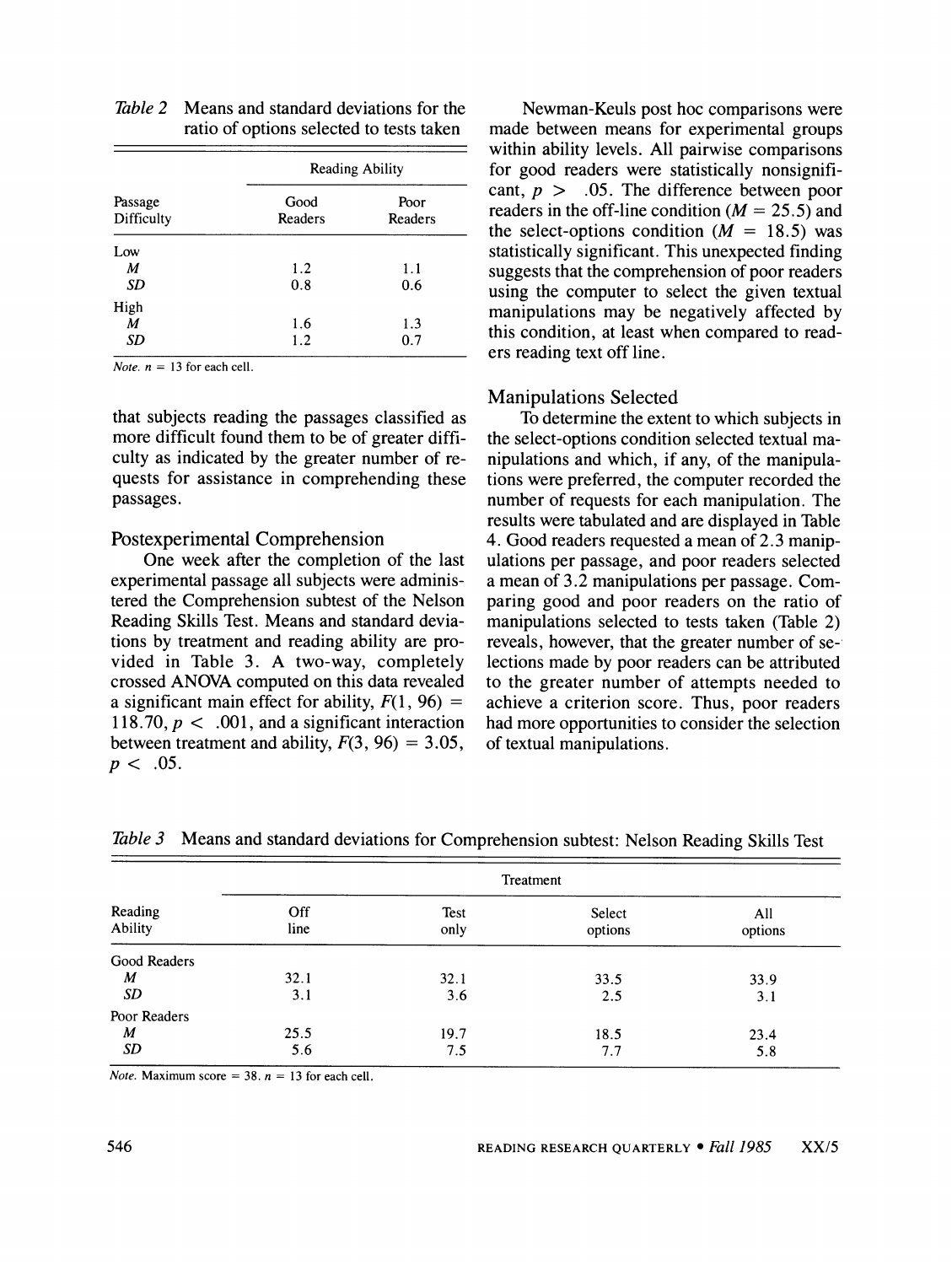|                  |            | Options           |            |              |        |       |  |  |
|------------------|------------|-------------------|------------|--------------|--------|-------|--|--|
|                  | Vocabulary | Easier<br>Version | Background | Main<br>Idea | Reread | Total |  |  |
| Good Readers     |            |                   |            |              |        |       |  |  |
| n                | 36         | 44                | 49         | 38           | 14     | 181   |  |  |
| Probability      | .20        | .24               | .27        | .21          | .08    | 1.00  |  |  |
| Poor Readers     |            |                   |            |              |        |       |  |  |
| $\boldsymbol{n}$ | 56         | 52                | 59         | 50           | 30     | 247   |  |  |
| Probability      | .23        | .21               | .24        | .20          | .12    | 1.00  |  |  |

**Table 4 Options selected by subjects in the select-options treatment** 

**Note. Values based on selections by 13 good and 13 poor readers across six passages.** 

**A chi-square was computed to test for preferences among the five categories of textual manipulation available in the select-options condition. The analysis revealed no significant differences in selections between good and poor readers on the five possible options for textual**  manipulations,  $\chi^2(4, N = 428) = 3.22, p >$ **.05. The chi-square for selections across reading ability, however, indicated significant differences between the number of choices for each**  category of manipulation,  $\chi^2(4, N = 428)$  = **28.23, p < .001. Finally, the number of selections in each category of textual manipulation was individually compared to an aggregate of all the other options selected. Five separate chisquare analyses were generated from five null hypotheses which stated that no difference existed between the selection of one category of textual manipulation and the remaining four categories (Edwards, 1969). These analyses revealed that additional background information**  was requested significantly more often,  $\chi^2(1)$ ,  $N = 428$ ) = 7.05,  $p < .001$ , and rereading was requested significantly less often,  $\chi^2(1, N)$  $= 428$ ) = 26.17,  $p < .001$ , than other op**tions.** 

**These data reveal that subjects given the opportunity to do so, independently chose to select textual manipulations mediated by the computer and that across all six passages subjects chose the background manipulation more often and rereading (at least after initial reading and study) less often than other manipulations.** 

### **Trials to Criterion**

**To further explore the effects of computermediated manipulations of the text, means for the number of trials to criterion were compared. Each subject was required to obtain a score of at least 4 correct out of 6 on the comprehension items before continuing to the next passage. For practical reasons off-line subjects were given the next passage automatically if their third trial was not successful. On-line subjects could choose to continue or to try reading and studying the passage again after their third failure. To standardize this measure across experimental conditions, a failure on the third trial was recorded as four trials to criterion regardless of the number of attempts made after this trial. Means and standard deviations for trials to criterion by experimental group, reading ability, and passage difficulty are given in Table 5.** 

**Although this measure is not independent of scores achieved on the first trial, it does permit a more direct comparison of reading under conditions permitting textual manipulations (select options and all options) and those more typical of normal text (off line and test only). If textual manipulations were beneficial in helping a subject comprehend the text, some of the benefit may be realized only after a subject is convinced that they are needed to enhance comprehension by virtue of an initial failure to meet the criterion score.** 

**A three-way, mixed-factorial ANOVA was computed on means for the number of trials to**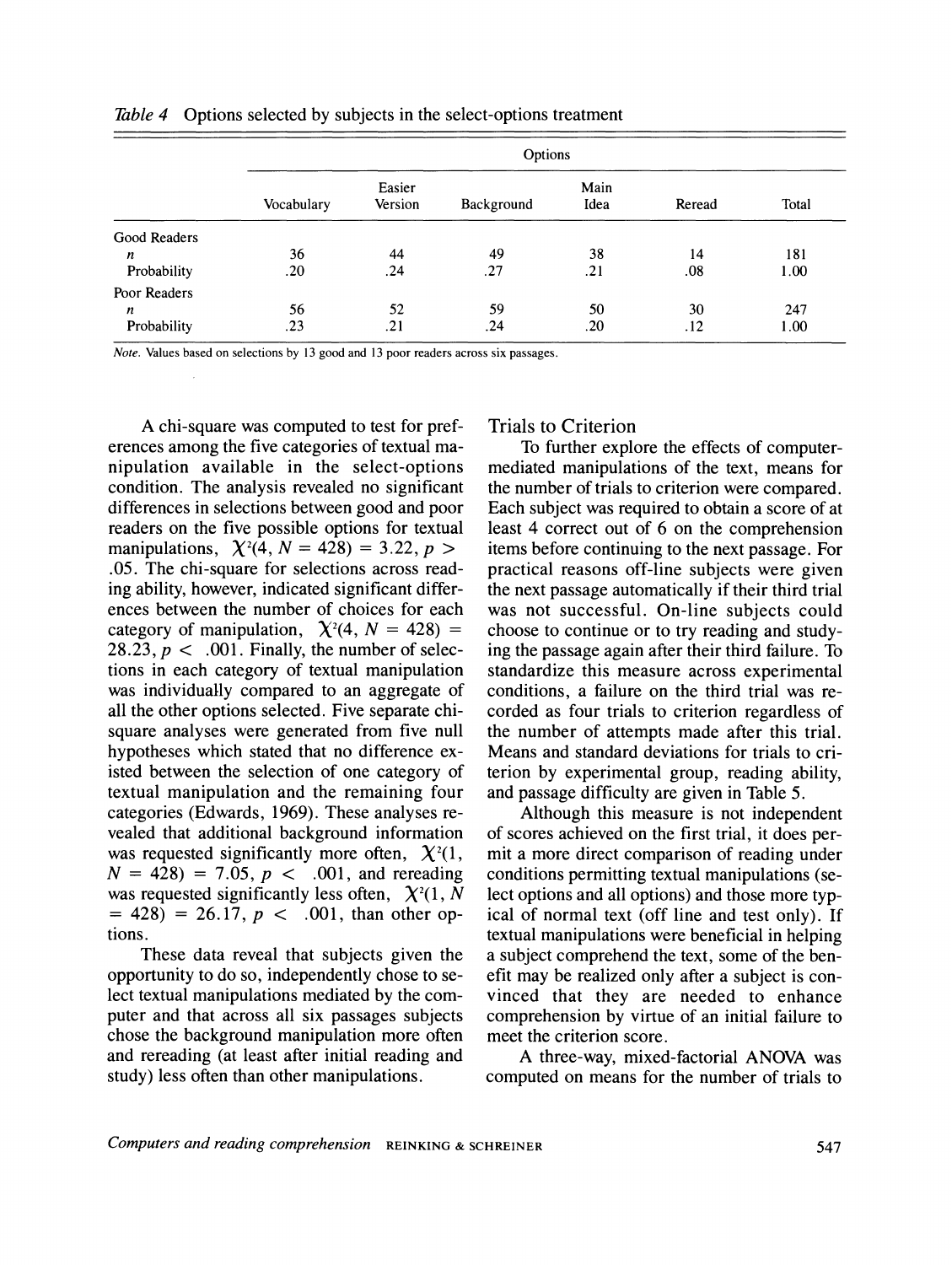| <b>Text Difficulty</b> |             | Treatment |              |      |                   |      |                |      |  |  |
|------------------------|-------------|-----------|--------------|------|-------------------|------|----------------|------|--|--|
|                        | Off<br>line |           | Test<br>only |      | Select<br>options |      | All<br>options |      |  |  |
|                        | Low         | High      | Low          | High | Low               | High | Low            | High |  |  |
| Good Readers           |             |           |              |      |                   |      |                |      |  |  |
| M                      | 4.0         | 4.7       | 5.8          | 5.1  | 6.1               | 4.7  | 3.7            | 3.8  |  |  |
| SD                     | 1.8         | 1.7       | 2.9          | 1.8  | 2.6               | 2.3  | 1.4            | 1.3  |  |  |
| Poor readers           |             |           |              |      |                   |      |                |      |  |  |
| M                      | 7.8         | 8.7       | 10.8         | 10.2 | 9.6               | 9.1  | 8.4            | 6.8  |  |  |
| <b>SD</b>              | 3.2         | 2.6       | 1.5          | 1.9  | 2.4               | 2.7  | 2.8            | 2.2  |  |  |

**Table 5 Means and standard deviations for trials to criterion** 

*Note.* Maximum number of trials = 12.  $n = 13$  for each cell.

**criterion. This analysis revealed significant**  main effects for treatment,  $F(3, 96) = 7.86$ ,  $p < .001$ , and reading ability,  $F(3, 96) =$ .001, and reading ability,  $F(3, 96)$  = **130.41, p < .001. A Newman-Keuls test of all pairwise comparisons between treatments yielded a statistically significant difference between the all-options and test-only treatments. In addition, Scheff6's comparison procedure was used to compare means for the off-line and test-only conditions to means for the select-options and all-options conditions. This compari**son was nonsignificant,  $p > .05$ .

**These data complement the finding that the all-options subjects scored higher on the comprehension items after the first trial. Subjects in the all-options condition scored higher on their initial attempt on the comprehension items and required fewer trials to meet the criterion score. The availability of computer-mediated textual manipulations alone, however, does not appear to account for this difference. Subjects in the select-options condition did not require significantly fewer trials when compared to conditions in which manipulations were unavailable (off line and test only). The difference in the mean number of trials to criterion between groups with options for help (select options and all options) and groups without options for help (off line and test only) was also nonsignificant. These findings suggest that under the conditions of the present experiment computer control of manipulations was more effective than** 

**simply making manipulations available for reader selection.** 

# **Discussion**

**Findings suggest that the comprehension of intermediate-grade good and poor readers can be affected by providing textual manipulations mediated by a computer. The interpretation of these effects is constrained, however, by unanticipated interactions and the performance of on-line subjects when compared to subjects reading passages off line.** 

**In response to the hypotheses which guided this study, results indicate that the comprehension of a particular set of expository texts can be affected by variations in textual manipulations mediated by a computer. However, this effect appears to be more a function of using the computer to control the reader's exposure to textual manipulations rather than simply making textual manipulations available for reader selection.** 

**For both high- and low-difficulty passages subjects who were required to view all of the available manipulations obtained scores which were significantly higher than on-line subjects who had no manipulations available. The advantage of the all-options subjects was also more pronounced for high-difficulty passages**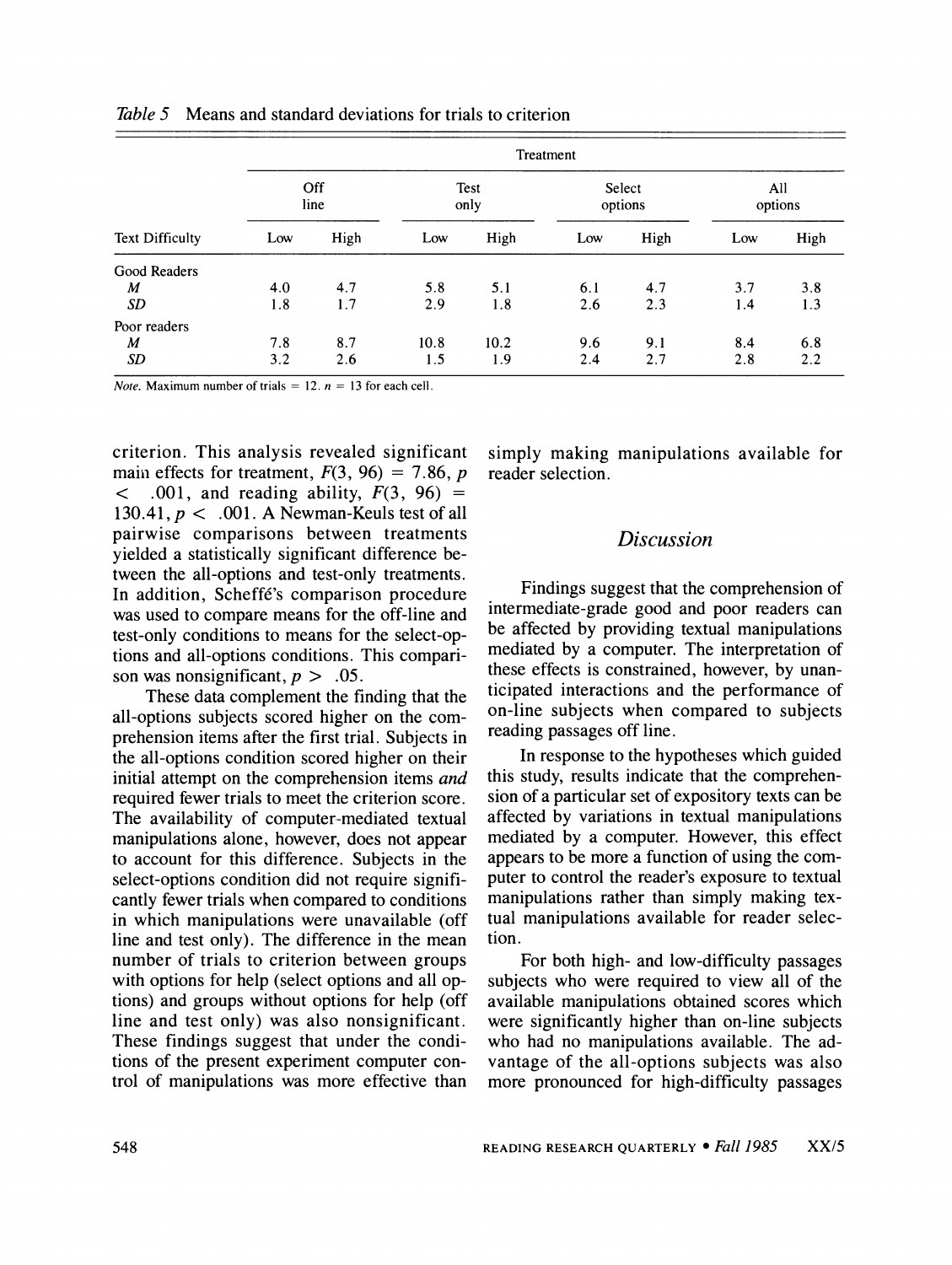**in that for these passages they scored significantly higher than subjects in the select-options condition. Although end-of-passage scores were higher for the select-options group than for the test-only group, these differences were not statistically significant. The lack of a statistically significant difference on the trials-to-criterion measure between conditions with and without textual manipulations (off line and test only vs. select options and all options) also supports the notion that computer control accounted for the superior performance of the all-options subjects.** 

**These results can be interpreted in light of metacognitive theory and technological attributes of the computer which may be employed to mediate text. Perhaps intermediate-grade readers, as metacognitive theory suggests, are less adept at managing the contingencies of their reading and study and therefore benefited from the external control provided by the computer. As is suggested by the data in this study, this conclusion is more strongly supported when text is more difficult. This interpretation suggests that the computer might provide unique opportunities to manage a reader's interactions with text during independent reading.** 

**Using the computer in the select-options and all-options conditions may have encouraged readers to process more deeply the meaning of the text by structuring their exposure to designated textual manipulations. Additionally, the computer may have helped readers monitor their comprehension by externalizing processing variables which some readers ordinarily ignore. Because a minimum study time was imposed on subjects in the all-options treatment, the likelihood of meaningful interactions with the text was also increased. Further research is needed to investigate these possibilities.** 

**There is no evidence that the relatively limited exposure to computer-mediated text in this study had any positive effect on a general measure of reading comprehension. In fact, the mean test scores on a postexperimental standardized test of reading comprehension indicated that poor readers in the select-options condition had significantly lower scores than**  **did poor readers in the off-line condition. Because this finding is problematic from a theoretical standpoint, more research is needed to determine if this is a spurious finding or whether computer-mediated text under some conditions may interfere with the comprehension processes of poor readers.** 

**Conclusions drawn from a comparison of the three on-line treatments require qualification when the performance of the off-line group is taken into account. On high-difficulty passages the performance of the off-line group was consistent with the test-only condition which also did not permit textual manipulations. The unexpected interaction between passage difficulty and experimental condition, however, reflects the fact that on low-difficulty passages the mean score of the off-line group was significantly higher than both the test-only and selectoptions groups (see Figure 1). Apparently, comprehension of low-difficulty text under the conditions of this study is achieved as well or better when reading text off line as opposed to reading under any of the on-line conditions.** 

**This conclusion invites further speculation in that the only difference between the off-line and test-only conditions was whether the text was presented by the computer or the printed page. One explanation may be that the novelty of reading text which was mediated by a computer interfered with comprehension processes on low-difficulty passages. The fact that most subjects in this study had never used a computer before contributes to this possibility. Conversely, interest in reading generated by this novelty might explain the fact that on-line subjects scored higher on the more difficult passages. Interest has been shown to be an important variable in reading comprehension (Asher, 1979) and in predicting the readability of text (Klare, 1984).** 

**Finally, evidence in the present study suggests that both good and poor intermediategrade readers may be prompted to interact with the meaning of expository text when the computer is used to mediate a selected set of textual manipulations. Data collected by the computer during the reading and study of subjects in the select-options condition indicate that these**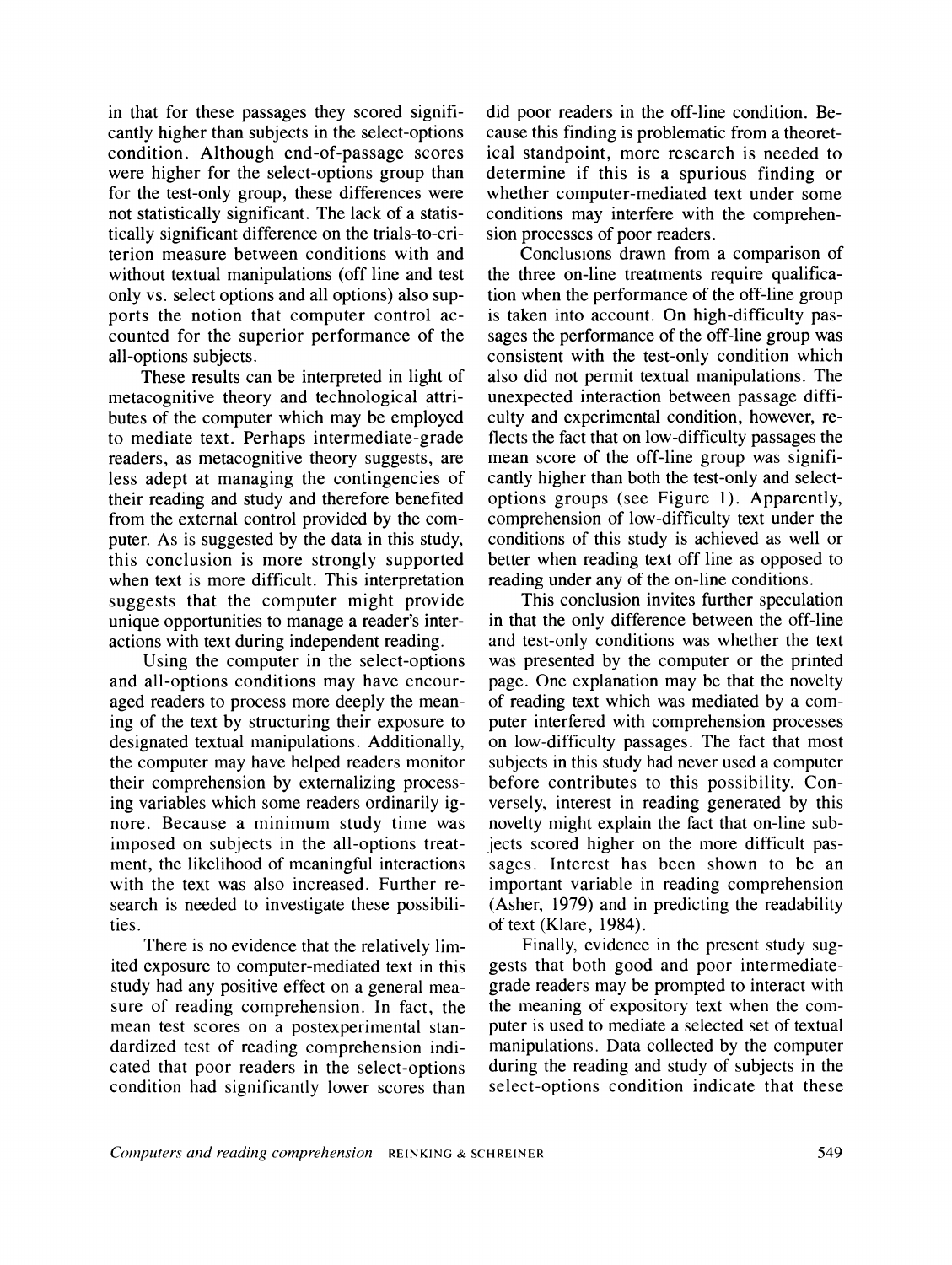**readers attempted to enhance comprehension by freely selecting textual manipulations mediated by the computer. For reasons which are difficult to determine from the present study, subjects requested background information significantly more often and rereading significantly less often than other textual manipulations. The difference in the mean proportion of manipulations selected when compared to number of test attempts between high- and low-difficulty passages suggests, however, that subjects' selections were at least partially guided by their comprehension needs.** 

**In sum, the present study points to potential applications of computer technology in mediating written text in ways which may affect comprehension. Because the printed page has been the dominant medium for representing textbased information since the inception of written communication, a consideration of alternative media has not been relevant to research into reading and learning from text. The advent of computer technology and the capability to achieve previously unavailable manipulations of print may, however, significantly affect typical reading behavior and the processing of written text.** 

#### **REFERENCES**

- **ANDERSON, R.C., & FREEBODY, P. (1981). Vocabulary knowledge. In J.T. Guthrie (Ed.), Comprehension and teaching: Research reviews (pp. 77-117). Newark, DE: International Reading Association.**
- **ANDERSON, R.C., & BIDDLE, W.B. (1975). On asking people questions about what they read. The Psychology of Learning and Motivation, 9, 89-132.**
- **ANDERSON, R.C., & FREEBODY, P. (1981). Vocabulary knowledge. In J.T. Guthrie (Ed.), Comprehension and teaching: Research reviews (pp. 77-117). Newark, DE: International Reading Association.**
- **ANDERSON, T.H., ANDERSON, R.C., DALGAARD, B.R., BID-DLE, W.B., SURBER, J.R., & ALESSI, S.M. (1974). An experimental evaluation of a computer based study management system. Educational Psychologist, 11, 184-190.**
- **ASHER, S.R. (1979). Influence of topic interest on black children's and white children's reading comprehension. Child Development, 50, 686-690.**
- **AUSUBEL, D.P. (1963). The psychology of meaningful verbal learning. New York: Grune and Stratton.**
- **BARNES, B.R., & CLAWSON, E.U. (1975). Do advance organizers facilitate learning: Recommendations for further research based on the analysis of 32 studies. Review of Educational Research, 45, 637-659.**
- **BECK, I.L., MCKEOWN, M.G., OMANSON, R.C., & POPLE, M.T. (1984). Improving the comprehension of stories: The effects of revisions that improve coherence. Reading Research Quarterly, 19, 263-277.**
- **BELMONT, J.M., & BUTTERFIELD, E.C. (1977). The instructional approach to developmental cognitive research. In R.V. Kail & J.W. Hagen (Eds.), Perspectives on the development of memory and cognition (pp. 437-481). Hillsdale, NJ: Erlbaum.**
- **BLOHM, P. (1982). Computer-aided glossing and facilitated learning in prose recall. In J.A. Niles & L.A. Harris (Eds.), New inquiries in reading research and instruction (pp. 24-28). 31st Yearbook of the National Reading Conference. Rochester, NY: The National Reading Conference.**
- **BOS, C.S., & FILIP, D. (1982). Comprehension monitoring skills in learning disabled and average students. Topics in Learning and Learning Disabilities, 2, 79-86.**
- **BROWN, A.L. (1980). Metacognitive development and reading. In R.T. Spiro, B.C. Bruce, & W.F. Brewer (Eds.), Theoretical issues in reading comprehension (pp. 453- 481). Hillsdale, NJ: Erlbaum.**
- **BROWN, A.L., CAMPIONE, J.C., & BARCLAY, C.R. (1979). Training self-checking routines for estimating test readiness: Generalization from list learning to prose recall. Child Development, 50, 501-512.**
- **BROWN, A.L., SMILEY, S.S., & LAWTON, S.C. (1977). The effects of experience on the selection of suitable retrieval cues for prose passages (Tech. Rep. No. 53). Urbana: University of Illinois, Center for the Study of Reading.**
- **CARRIER, C. (1984). Do learners make good choices? Instructional Innovator, 29, 15-17.**
- **COLEMAN, E.B. (1971). Developing a technology of written instruction: Some determiners of the complexity of prose. In E.Z. Rothkopf & PE. Johnson (Eds.), Verbal learning research and the technology of written instruction (pp. 155-204). New York: Columbia University, Teachers College Press.**
- **EDWARDS, A.L. (1969). Statistical analysis (3rd ed.). New York: Holt, Rinehart, & Winston.**
- **FILMORE, C. (1968). The case for case. In E. Bach & K. Harms (Eds.), Universals of linguistic theory (pp. 42- 85). New York: Holt, Rinehart, & Winston.**
- **FLAVELL, J.H., SPEER, J.R., GREEN, EL., & AUGUST, D.L. (1981). The development of comprehension monitoring and knowledge about communication. Monographs of the Society for Research in Child Development, 44(4, Serial No. 191).**
- **GARNER, R. (1980). Monitoring of understanding: An investigation of good and poor readers' awareness of induced miscomprehension of text. Journal of Reading Behavior, 12, 55-63.**
- **GRIMES, J. (1975). The thread of discourse. The Hague: Mouton.**
- **HANNA, G., SCHELL, L.M., & SCHREINER, R. (1977). The Nelson Reading Skills Test. Iowa City, IA: Houghton-Mifflin.**
- **HANSELL, T.S. (1976). Readability, syntactic transformation, and generative semantics. Journal of Reading, 19, 557-561.**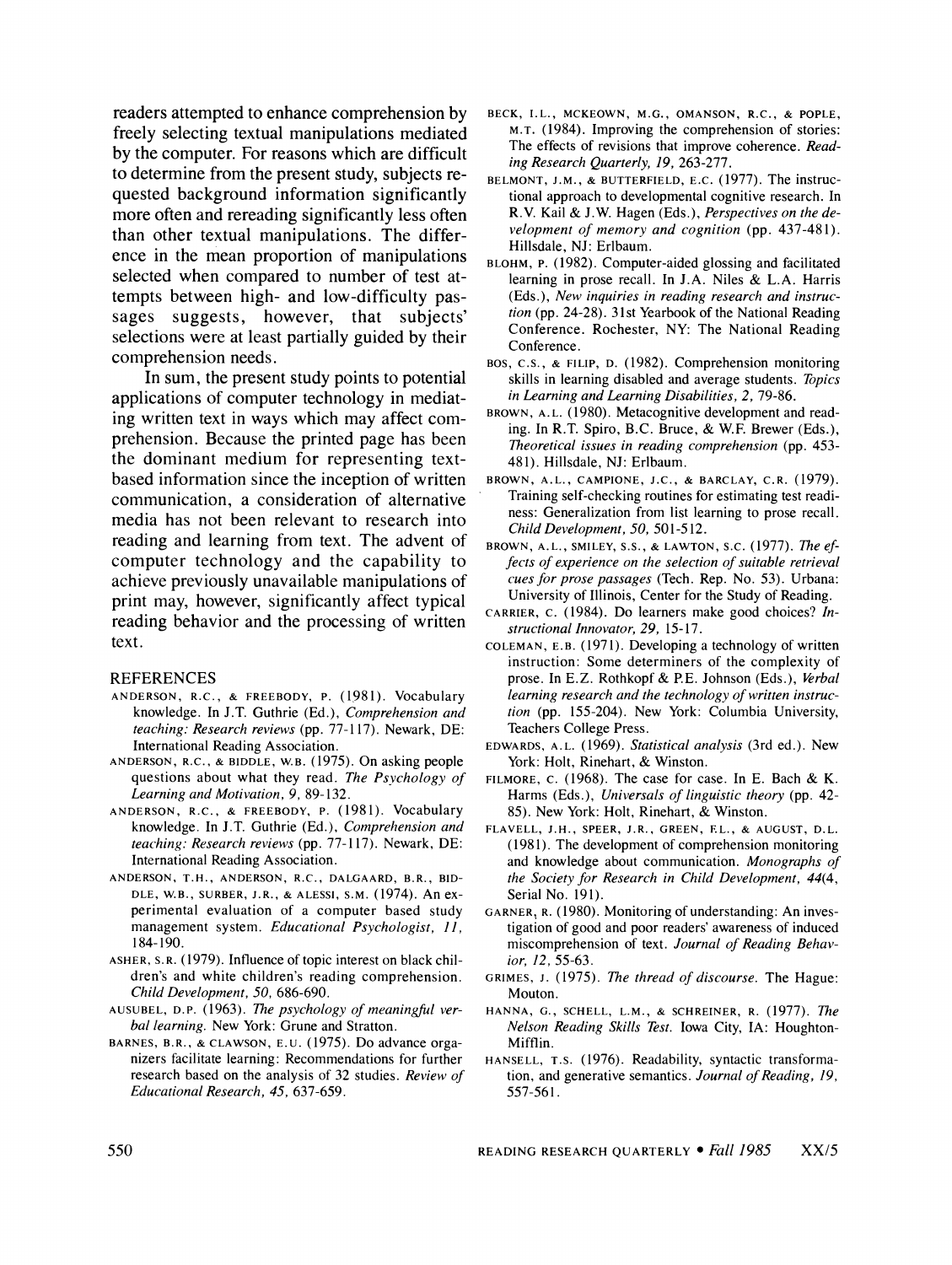- **HARRIS, P.L., KRUITHOF, A., TERWAGT, M.M., & VISSER, T. (1981). Children's detection and awareness of textual anomaly. Journal of Experimental Child Psychology, 31, 212-230.**
- **HARTLEY, J., & DAVIES, I.K. (1976). Preinstructional strategies: The role of pretests, behavioral objectives, and advance organizers. Review of Educational Research, 46, 239-265.**
- **KAVALE, K., & SCHREINER, R. (1979). The reading processes of above average and average readers: A comparison of the use of reasoning strategies in responding to standardized comprehension measures. Reading Research Quarterly, 15, 102-128.**
- **KINTSCH, W., & VAN DIJK, T. (1978). Toward a model of text comprehension and production. Psychological Review, 85, 363-394.**
- **KLARE, G. (1984). Readability. In P.D. Pearson (Ed.), Handbook of reading research (pp. 681-744). New York: Longman.**
- **L'ALLIER, J.J. (1980). An evaluation study of a computerbased lesson that adjusts reading level by monitoring on task reader characteristics. Unpublished doctoral dissertation, University of Minnesota.**
- **MADDEN, R., GARDNER, E.E, RUDMAN, H.C., KARLSEN, B., & MERWIN, J. (1973). Stanford Achievement Test. New York: Harcourt Brace Jovanovich.**
- **MARKMAN, E.M. (1977). Realizing you don't understand: Elementary school children's awareness of inconsistencies. Child Development, 50, 643-655.**
- **MCCONKIE, G.W. (1983, November-December). Computeraided reading: A help for illiterate adults. Paper presented at the meeting of the National Reading Conference, Austin, TX.**
- **MEYER, B.J.F. (1975). The organization of prose and its effect on memory. Amsterdam: North-Holland Publishing.**
- **OLSHAVSKY, J.D. (1977). Reading as problem solving: An investigation of strategies. Reading Research Quarterly, 12, 654-674.**
- **OLSHAVSKY, J.D. (1978). Comprehension profiles of good and poor readers across materials of increasing difficulty. In P.D. Pearson & J. Hansen (Eds.), Reading: Disciplined inquiry in process and practices (pp. 73- 76). 27th Yearbook of the National Reading Conference. Rochester, NY: The National Reading Conference.**
- **OTTO, W. (1980). Text comprehension research to classroom application: A progress report (Theoretical Paper No. 87). Madison: University of Wisconsin, Wisconsin Research and Development Center for Individualized Schooling.**
- **OWINGS, R.A., PETERSON, G.A., BRANSFORD, J.D., MORRIS, C.D., & STEIN, B.S. (1980). Spontaneous monitoring and regulation of learning: Comparison of successful and less successful fifth graders. Journal of Educational Psychology, 72, 250-256.**
- PARIS, S.G., & MYERS, M. (1981). Comprehension monitor**ing, memory, and study strategies of good and poor readers. Journal of Reading Behavior, 13, 5-22.**
- **PARKER, D.H. (1963). SRA reading laboratory, 3b. Chicago: Science Research Associates.**
- **PEARSON, P.D., & JOHNSON, D.D. (1972). Teaching reading comprehension. New York: Holt, Rinehart, & Winston.**
- **REINKING, D. (1985). Computers, reading, and a new technology ofprint. Manuscript submitted for publication.**
- **ROBINSON, H.A. (1965). Reading skills employed in solving social studies problems. The Reading Teacher, 18, 263- 269.**
- **ROTHKOPF, E.Z. (1966). Learning from written instructive materials: An exploration of the control of inspection behavior by test-like events. American Educational Research Journal, 3, 241-249.**
- **RUBIN, A. (1980). A theoretical taxonomy of the difference between oral and written language. In R. Spiro, B.C. Bruce, & W.F. Brewer (Eds.), Theoretical issues in reading comprehension (pp. 411-438). Hillsdale, NJ: Erlbaum.**
- **RUMELHART, D.E. (1981). Schemata: The building blocks of cognition. In J.T. Guthrie (Ed.), Comprehension and teaching: Research reviews (pp. 3-26). Newark, DE: International Reading Association.**
- **SAMUELS, S.J. (1970). Effects of pictures on learning to read, comprehension and attitudes. Review of Educational Research, 40, 397-407.**
- **SCHALLERT, D.L. (1980). The role of illustrations in reading comprehension. In R.J. Spiro, B.C. Bruce, & W.F. Brewer (Eds.), Theoretical issues in reading comprehension (pp. 503-524). Hillsdale, NJ: Erlbaum.**
- **SCHALLERT, D.L, & KLEIMAN, G.M. (1979). Some reasons why teachers are easier to understand than textbooks (Reading Education Rep. No. 9). Urbana: University of Illinois, Center for the Study of Reading.**
- **SPIRO, R. (1980). Constructive processes in prose comprehension and recall. In R. Spiro, B.C. Bruce, & W.E Brewer (Eds.), Theoretical issues in reading comprehension (pp. 245-278). Hillsdale, NJ: Erlbaum.**
- **STEINBERG, E.R. (1977). Review of student control in computer-assisted instruction. Journal of Computer-Based Instruction, 3, 84-90.**
- **TENNYSON, R.D. (1980). Instructional control strategies and content structure as design variables in concept acquisition using computer-based instruction. Journal of Educational Psychology, 72, 525-532.**
- **TIERNEY, R.J., & CUNNINGHAM, J.W. (1984). Research on teaching reading comprehension. In P.D. Pearson (Ed.), Handbok of reading research (pp. 609-655). New York: Longman.**
- **TUINMAN, J.J. (1973). Determining the passage dependency of comprehension questions in 5 major tests. Reading Research Quarterly, 9, 206-223.**
- **WILKINSON, A.C. (1983). Learning to read in real time. In A.C. Wilkinson (Ed.), Classroom computers and cognitive science (pp. 183-199). New York: Academic Press.**
- **WONG, B.Y.L. (1979). Increasing retention of main ideas through questioning strategies. Learning Disabilities Quarterly, 2, 42-47.**

#### **Footnote**

**'Copies of the software used in this study may be obtained by contacting the first author.** 

**Computers and reading comprehension REINKING & SCHREINER 551**